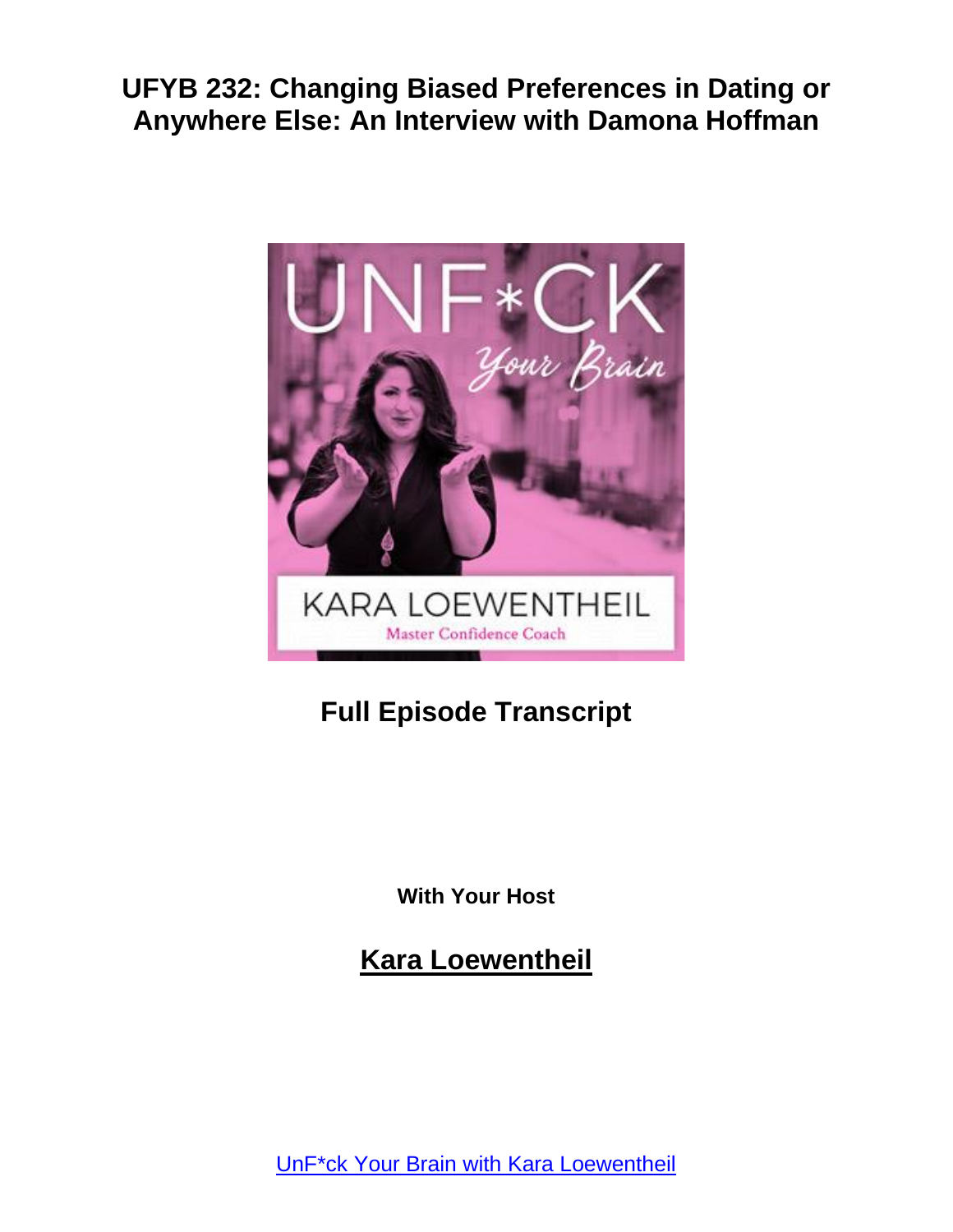Welcome to *Unf\*ck Your Brain*, the only podcast that teaches you how to use psychology, feminism, and coaching, to rewire your brain and get what you want in life. And now here's your host, Harvard Law School grad, feminist rockstar, and master coach, Kara Loewentheil.

Hello my chickens. I am so excited to have this conversation today. I often have people who come on my podcast who I know already. And it's actually quite rare that we get a pitch and we let the person come on because as you all know, I'm very picky about who I let talk to my people. They've got to be friendly to thought work. Anyway, so I got this pitch and I was like, "Yes, I want to talk about this so much. This person seems amazing." So, I'm super excited about this.

And then I find out she's a celebrity dating coach apparently, so even better. And by the way, I always say this when I do a dating episode. Even if you're not dating you should listen to this. Everything is relevant to you. It is all a human brain. Your brain does not have some kind of dating segment that just turns on. Whatever we're talking about it's going to be relevant to you whether you date or don't date. And especially because we're going to be talking about racial bias in dating.

And as you know, we talk on this podcast all the time about internalized bias, how it affects your thought processes, how to become someone who can be self-reflective about that, and work on that, whatever identities you live in. We all have blind spots because none of us live in – nobody has every marginalized identity. Some of them are even incompatible with each other. So, we all can use this work whether or not we're dating, whether we're partnered, whether we're listening from a nunnery and we don't plan to be partnered, anybody.

Alright, so Damona has been coaching singles on how to find love online, offline for over 15 years. She's frequently featured in the LA Times, the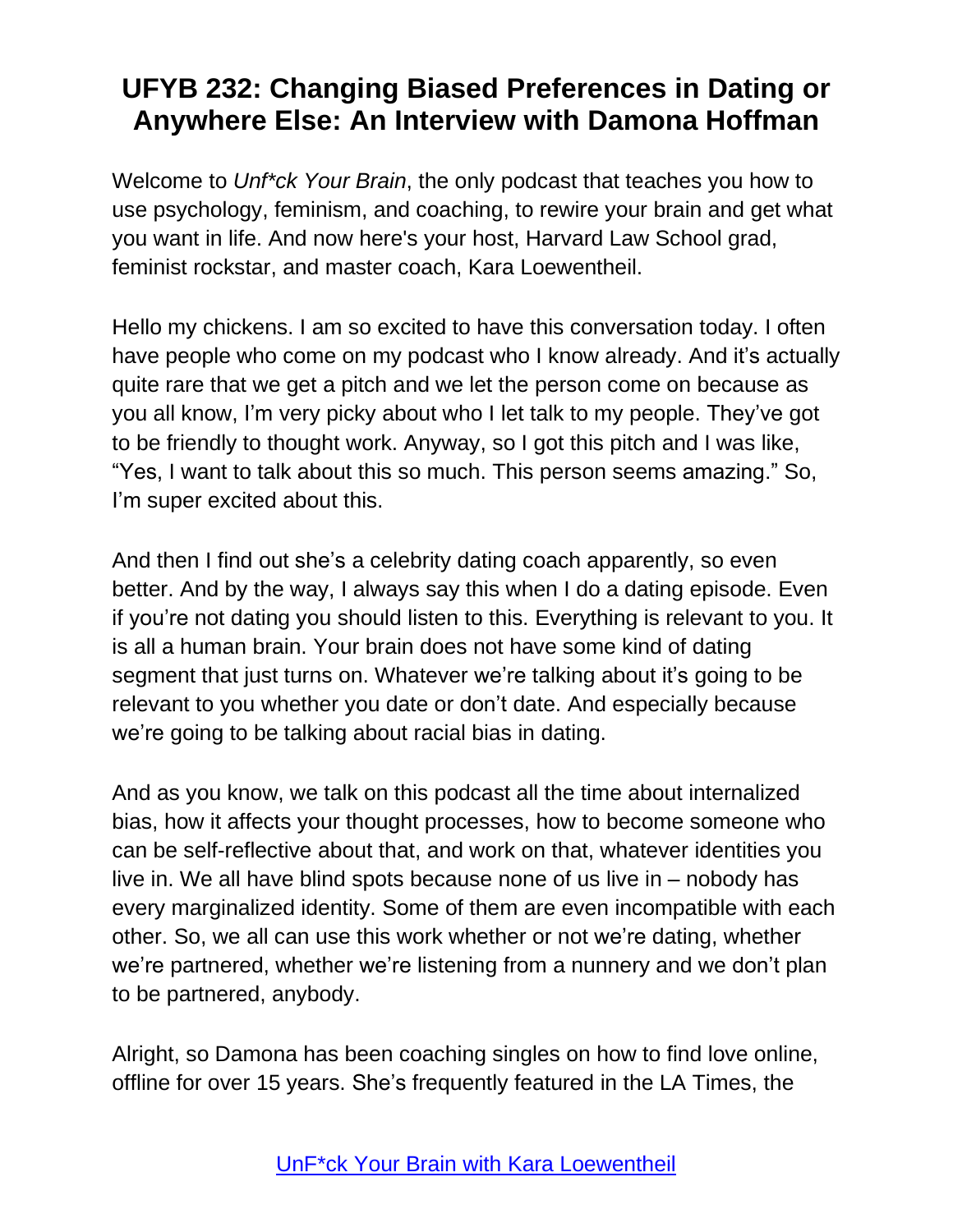Washington Post as an author. She is also an on-air contributor to The Drew Barrymore Show, NPR and NBC's Access Daily. She starred in not one but two A+E Networks TV shows, #BlackLove and A Question of Love. And she also has a podcast which is always fun. Because if you love this interview you want to listen to more.

Her podcast is called Dates & Mates which is also a great podcast title. And has been featured in Cosmopolitan, Huffington Post, Bustle and tops the charts in the relationship categories. So welcome. Is there anything else you think my people should know about you before we get started?

Damona: I am not just the club president, I'm also a member. So, I actually, you know, I talk a lot about online dating much to Drew Barrymore's dismay.

Kara: Wait. Why is that to her dismay?

Damona: She's been very vocal about hating dating apps because she has a bad experience on, I'll just go ahead and say, it was on Raya. And she met somebody who ghosted her which it happens to everyone. If it happens to Drew Barrymore it can happen to anyone.

Kara: It happened before dating apps too. I mean you read any Victorian novel, there's some soldiers ghosting some ladies.

Damona: Thank you for saying that, Kara. Obviously. I just look at dating apps as an amplifier. They're an amplifier of what is already happening in society. And I know we're going to talk a lot about that. But I do this work because I have lived it. And I actually met my husband online. Our 15<sup>th</sup> wedding anniversary is actually next week.

Kara: Masel tov.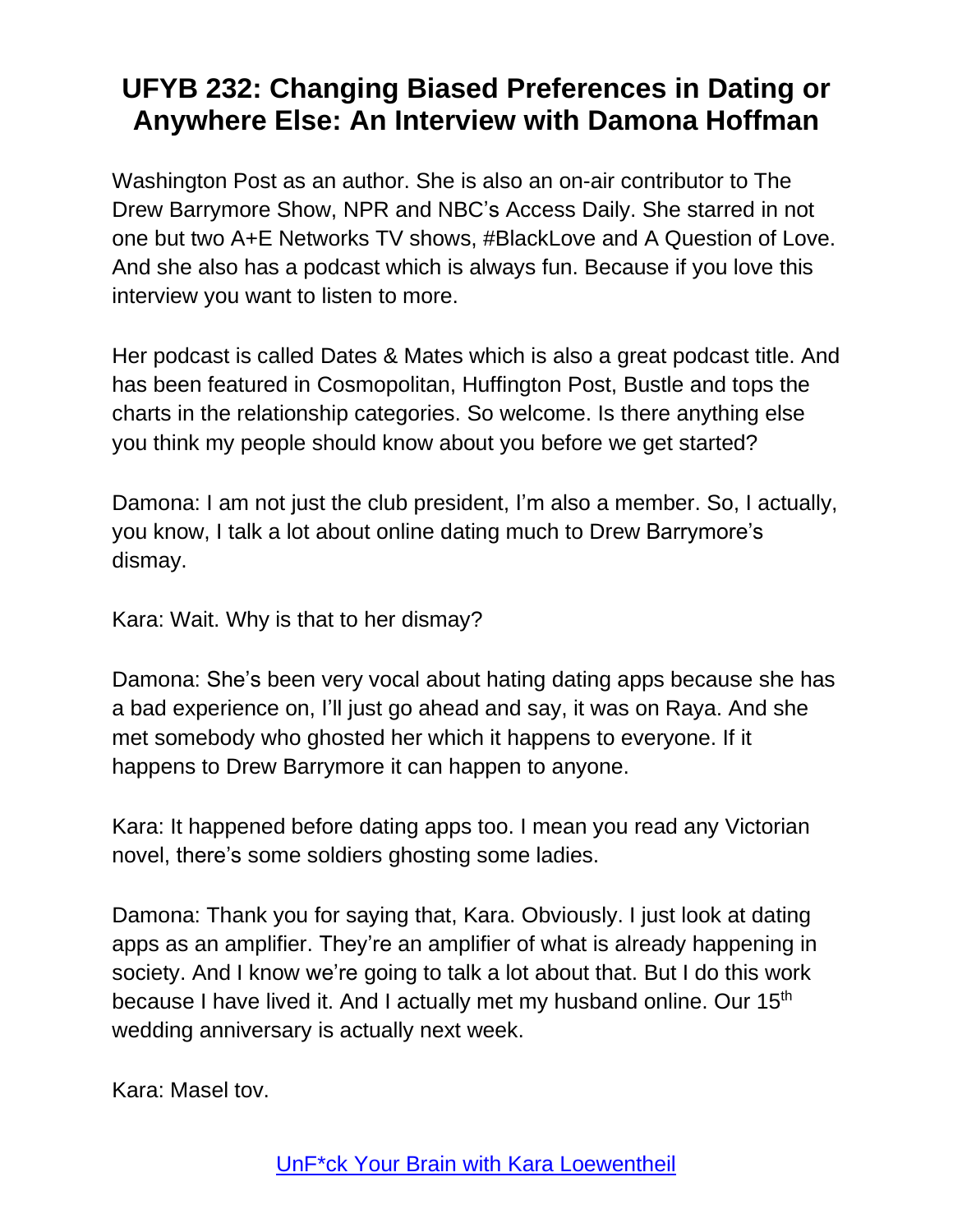Damona: Thank you. Thank you. So, I have been through this experience that probably some of your listeners are going through right now. And I've come out the other side and that's what makes me so passionate about sharing what I know about dating apps. And how when you use the tool correctly it actually, it can unf\*ck your brain. It can reprogram you. And it really can be the greatest tool for discovery about yourself and the relationship you want.

Kara: Amen and co-sign, I met my husband on online, through online dating too, I've had most of my serious relationships actually because I've always worked in basically all women feminist organizations. And I'm straight and date men. And I hate talking to strangers. So that's pretty much the only way, it would have to be UPS man otherwise. There's no other way.

Damona: I actually say that on Dates & Mates. I'm like, "Unless your future husband is the UPS man, he isn't going to come up and just knock on your door." So, you know this.

Kara: Oh my God, we've been saying the same things.

Damona: Well, that's what, hey, and I don't pitch just any show. So that's why I pitched you because I know we are saying a lot of the same things. We come at it from different perspectives but I love the work that you do on the show. So, thank you for having me.

Kara: I always say that about manifesting, it's like you're trying to manifest your future partner. If you don't get some action line happening, it's going to have to be like unless it's the UPS guy, nobody's just going to show up in your apartment. You'd better go out and take some action, not just sit around being like, "Someday." Oh my God, if we could just riff. But I do have questions that I want to ask you.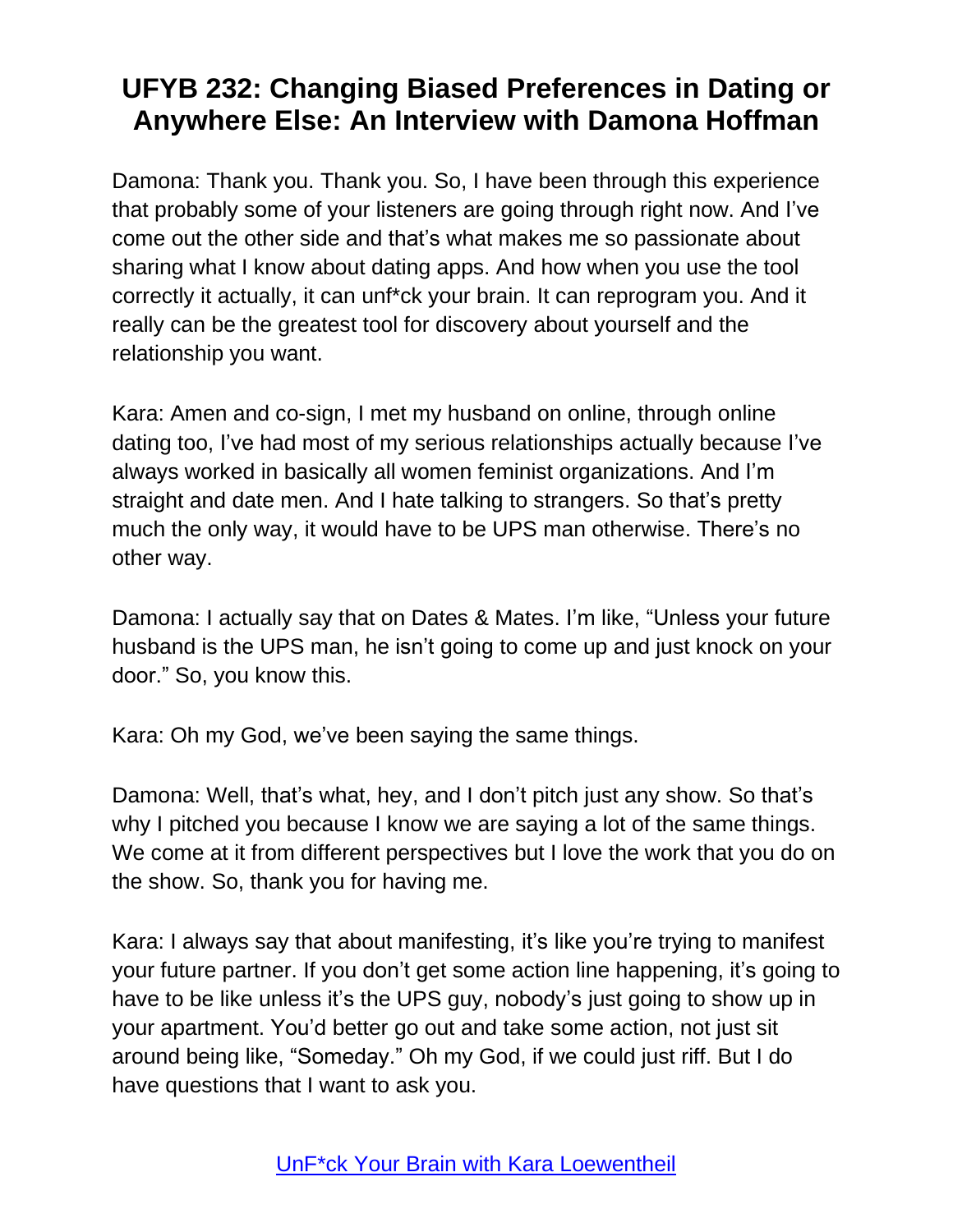Damona: Hopefully I have answers too.

Kara: We'll come back on the next time and do it all again.

Damona: With more questions.

Kara: Yeah, let's start with this. But okay, because we do want to make sure that we kind of hit the main topic and I'm sure we'll have a lot of interesting digressions. So, I think people explain these things different ways. And my listeners are very kind of familiar with my explanation. But how would you define or explain racial bias? I mean it's hard to imagine somebody hasn't heard that term or doesn't know what it means, especially who listens to this podcast. But I still think your definition would be helpful.

Damona: My definition is basically just having judgment about someone just based on the color of their skin. And we could get into a whole conversation about how race is a construct. Anyway.

Kara: Of course, right. Well, that's why it's the perfect thought work, mind fuck. Because it's all made up but because we all believe in it, it has major impacts just like all the other social constructs that we made up. But now we act on and believe on and they produce real results in the world.

Damona: Yes. And that's why I think it's important to talk about it because it does have a real impact. And from my vantage point I come from a very diverse background. So, my mom is Black and she grew up in the Projects in Detroit. My dad is Jewish, son of European immigrants to the US. He grew up in a suburb of Chicago where he was one of very few Jewish people. And somehow they met and produced me.

Kara: I think it's a good story there.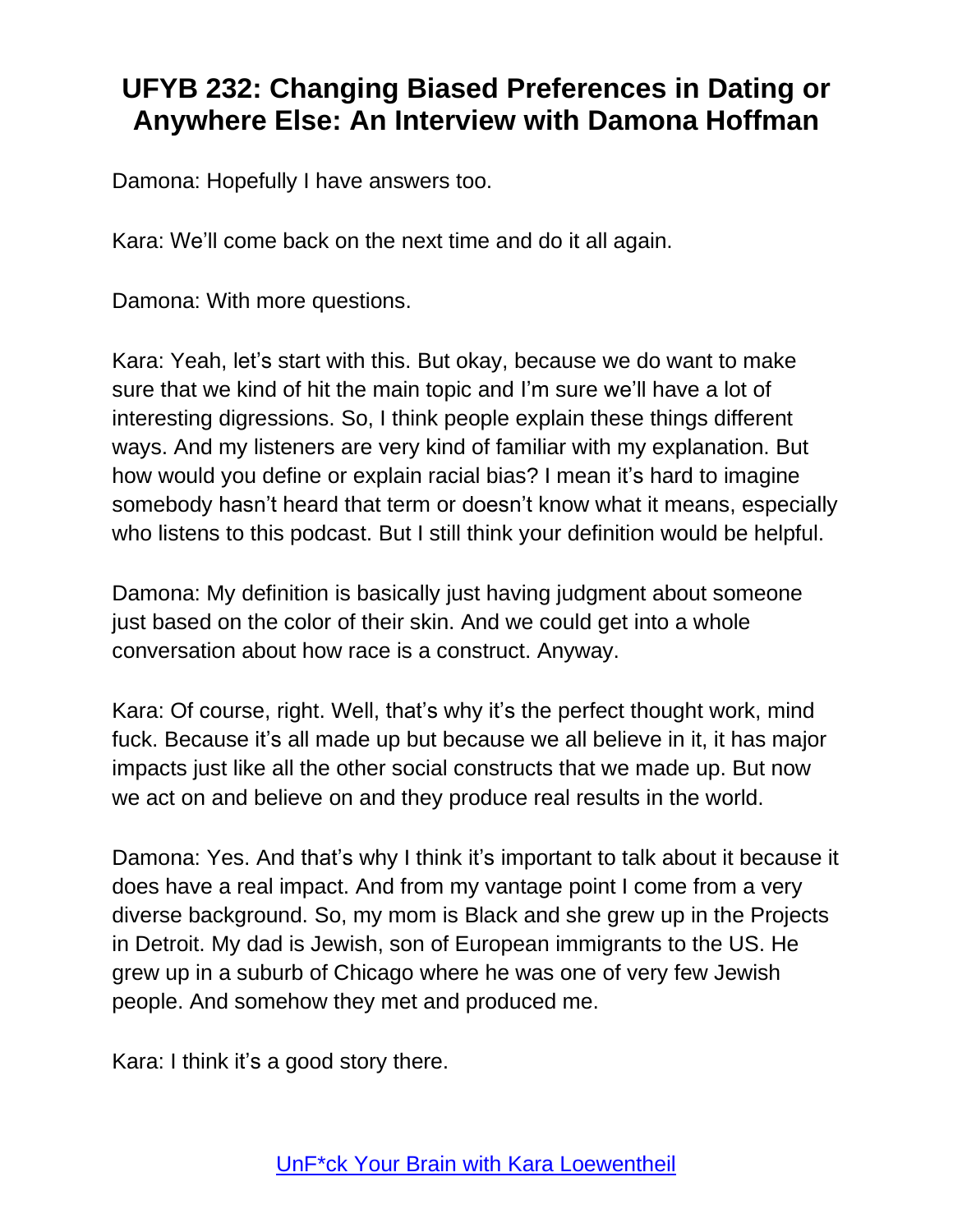Damona: There actually is a good story. I'm writing it in my book.

Kara: Okay, we'll save it for the book.

Damona: So, you can hear the story in 2024.

Kara: Everybody buy the book if you want.

Damona: It's not going to be out for a while. But maybe you'll get it out of me. But yes, there is a story, there's always a story. But that's the foundation for the prism that I look at the world through. And my sister-inlaw is Indian American, her parents had an arranged marriage. So, I have that experience. My parents, they didn't last. So, my dad is now remarried to a Mexican American woman.

So, my entire family experience I feel like my life has been enriched and enhanced by having relationships and caring about people who have completely different cultural experiences from myself. And so that is really what I aim to show people that they can do through dating. And I just have found that coming from – I used to work in corporate media. I used to be a diversity executive. And representation matters. And I talked a lot about representation in terms of television and media.

But representation matters in your own life. If you don't have those experiences with people who are different from you it's really hard for you to form a realistic impression of who they are or what their culture stands for.

Kara: Yeah, I think that's so important. And I want to talk about specifically how you see racial bias showing up in this way. But I mean I think one of the things that's amazing about online dating is that depending on how you use it, you actually get exposed to a much broader range of people than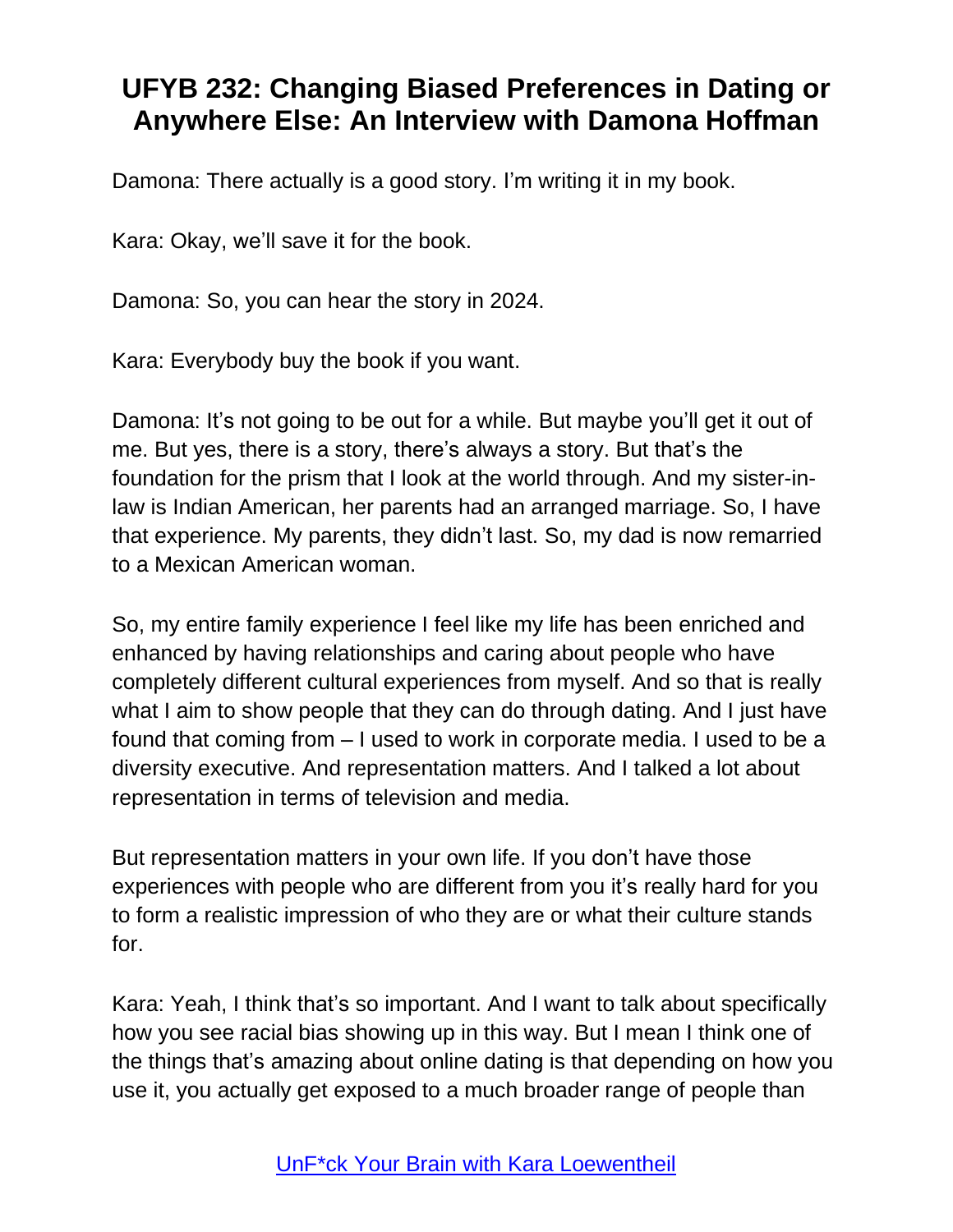you will probably come into contact with potentially in your daily life. I mean the studies show that most people have – and obviously this depends partly on where you live and what your cultural, and political, and all these things backgrounds are.

But a lot of people live lives where most of their close contacts are people who look just like them, or who are from within their own community.

Damona: Completely. And that is sort of the blessing and the curse, I guess, of dating apps. I love dating apps because it expands your social circle. And I have been coaching really since dating apps were in their infancy. And I always saw the opportunity here, that dating apps expand, like you said, your social circle, your pool. And I'm also a feminist like you.

I don't really want to go back to the old way of, you know, you look at census data and most people met and married someone who lived within just a few blocks of their house, a few blocks. Just in the last 100 years. So, if your rabbi didn't know them and your mom didn't know them, you didn't go to school with them, you probably weren't going to meet them. And there were a lot of relationships that were born out of that, just lack of opportunity, lack of exposure to someone who was different.

And now through technology, through even transportation, through the ability, I have a lot of clients who have met and formed relationships with and married someone who lived in another state or another country. That wasn't possible. That was not possible even 30 years ago, that was a whole different conversation. Now because of the tech tools that we have, not just dating apps but the way that we communicate, even cross cultural, if you didn't speak another language, well, too bad. Now you can just ask Siri how to translate. And now she's sitting right next to me, she's going to speak.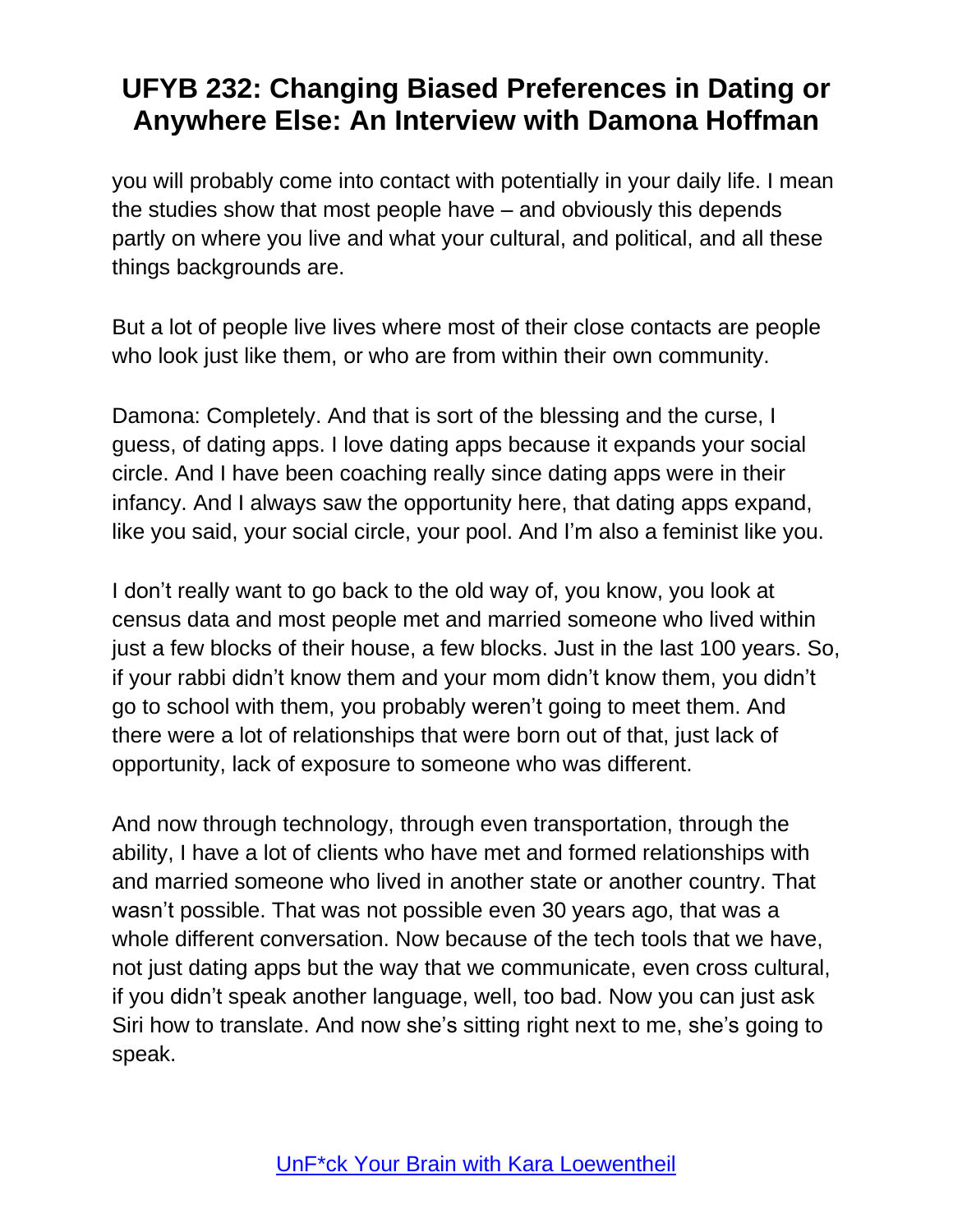Kara: I'm waiting for the romantic comedy that basically hinges on Siri misinterpreting something and then one person storming out. Then they have to find each other five years later on the train because their phones recognize each other. I feel like we could do a screenplay treatment right now.

Damona: Oh my gosh. Well, you're talking to a content person.

Kara: So, there you go.

Damona: I see that.

Kara: So, can you talk a little bit, obviously this is the positive side to dating apps. And we also know that all the same hierarchies that play out in the real world play out on dating apps. There's racial bias on dating apps, there's fat bias on dating apps. How do you see racial bias specifically? I don't know. Well, I want to talk about both but you tell me what order makes more sense, apps and then just generally in the context of dating and relationships.

Damona: Well, let me back up for a second into how I ended up in this conversation anyway aside from everything I've already told you. But back in 2020, let's say June of 2020 I had a friend whose a matchmaker who posed a question in this group of other friends and colleagues of mine, matchmakers, and dating coaches. She said, "I have a client who only wants to date a particular race. Is that racial bias?" And you asked me at the beginning, what is my definition.

So, by my definition, I think she may have even said, "Is it racist?" Which I'm very careful, that's a third rail for me. But the term, racist. But is it racist if you will only date someone of a particular race, or you won't date someone of a particular race? And to me the answer was, duh. I mean isn't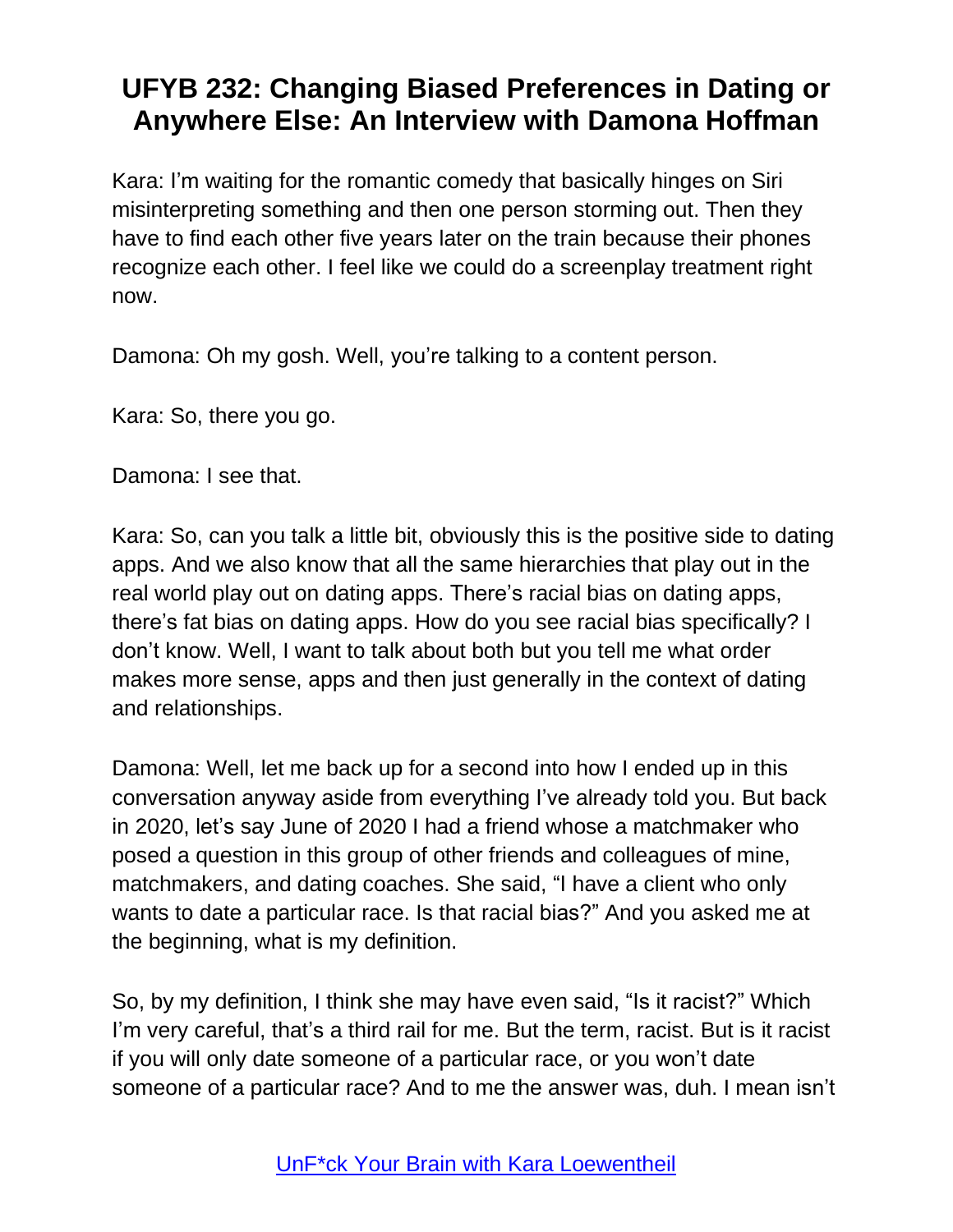that the definition as given, the definition I gave at the top of the show. Isn't that the definition of racial bias? And I was really shocked to see that a lot of my friends and colleagues didn't agree.

They were like, "Well, that's just your preference. That's your dating preference." Some people want to date someone who's tall. Some people want to date someone who's rich. Some people prefer someone who's thin. If they just prefer to date their own race then that's just a preference. And I was like, "I don't like that."

Kara: I mean people use thin as the example and that's also fat phobia. I just prefer thin people is fat bias as well. There's so many of these so supposed just 'personal preferences' that are socially constructed value systems.

Damona: Yes. And this is why you and I are simpatico because I see the opportunity, let's get in there and learn something. And so, I wrote a piece about it. I write for the Washington Post Date Lab. My editor of Date Lab was like, "Would you write a piece for us about that?" And I was like, "Okay, I guess." And just what I was aiming to do was to just unpack that decision process of you want to say this is just your dating preference. But what is underneath that? It is a bias whether we're going to call it a racist choice or just call it racial bias.

It is a bias that is at play. And I'm not saying it's anyone's fault. I'm just asking people to examine it. Where does that come from? Does it come from redlining because you didn't have anyone Black in your neighborhood because they couldn't get a house in your neighborhood? And therefore, your social circle when we were dating based on the old rules, in the old technology, or the lack thereof, you only had access to those people. Or are you more attracted to someone who has certain features because that's the standard of beauty that the media continues to portray?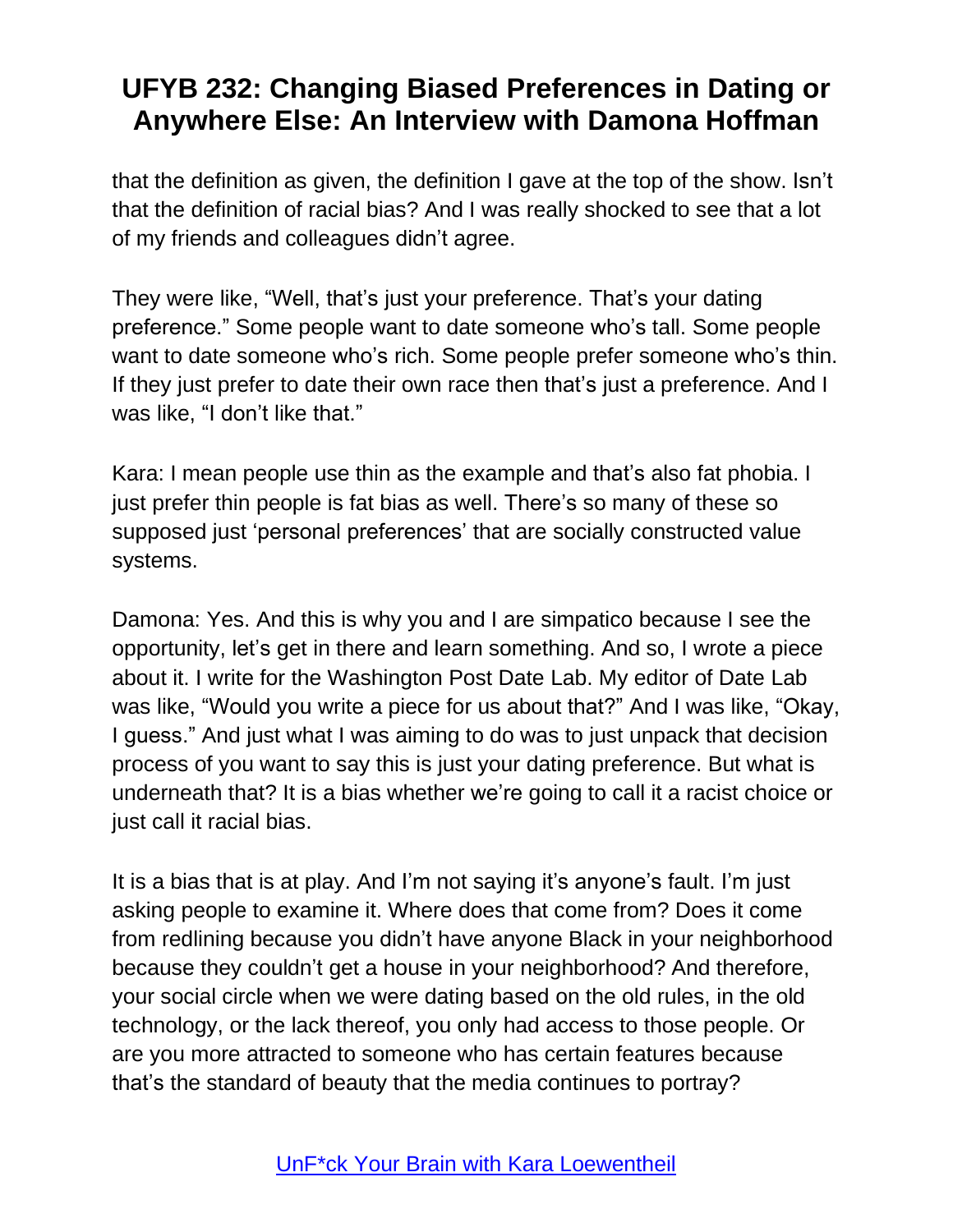And so, you're told that's what's beautiful. And therefore, you start to continue to look for that when you are on your dating journey. And so, I do this technique with my clients. It's actually a business technique. You probably know the five whys. So, the five whys, you basically just start with why. So, if someone says, "Well, I only want to date someone who is my same race." And I say, "Why?" And from that answer we follow up with another why, and another why until we get to the root cause.

And it was shocking to me, Kara because – well, I will say, I wasn't surprised. But I got a huge response from this Washington Post article. And someone tried to hack my website. I got hate mail. I got negative comments. I got called a racist myself. I got called sexist which is very interesting. I don't know how they got to that.

Kara: They were just brainstorming, they were like, what other isms can I pull out here?

Damona: And I never called anyone racist. I just said, "If you lead with a dating preference, I'm asking you to unpack that. I'm asking you to ask the five whys and really see what's underneath that. And you might at the end of the road realize that there was a bias there that you didn't realize existed." And as we are being asked in our professional lives, in our neighborhoods to examine these beliefs in other areas, I don't feel we should just give ourselves a pass in dating.

Kara: 100%, I just want to say amen again. I think one of the things that you're articulating that I want to reemphasize for everybody listening is we're talking about there's different levels of bias. So, there are certainly people who have just explicit racial bias. And we also know, we're both Jewish, we know plenty of Jewish people who only want to date other Jewish people. So actually, there's three things.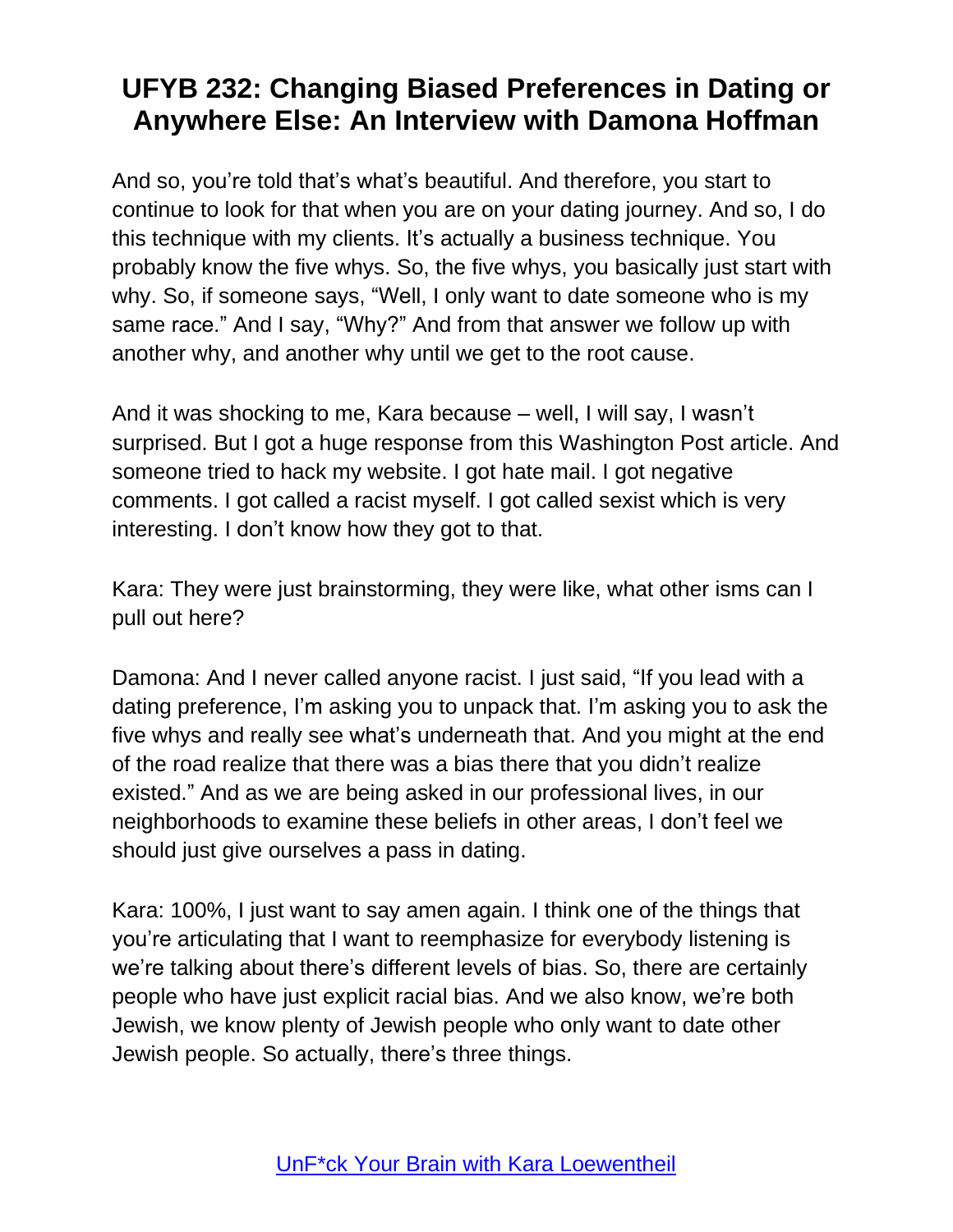So one is, there's the first level of bias which I would call somebody just being like, "I don't want to date this group, this racial group, this body size, whatever, because I have an explicit bias against it and I feel great about that. I don't want to." Then there's the level at which you have been – and I think that is getting less common although maybe more common that we still think.

And then there is this level of more, I think, subtle internalized bias where you take to be just your personal preference, what are actually socially constructed belief systems about who's attractive, who's safe, who's a good match, all the different ways. I mean we haven't even gotten into this part but the ways in which we are socialized to think that the person we're dating is a reflection of our social status. And then with the messages that we get around who is socially worthy, who is a good catch, who's going to be a good whatever kind of partner that we're looking for.

All of that stuff is impacted by racial bias and all these other forms of bias. We don't reflect on it as you're saying, then we just think it's a personal preference. And so much social construction goes under the guise of that, of that in dating and everywhere else of just thinking it's a personal preference. So, what I want to underline for all of you is I never will just take, that's just what I prefer. It is okay to have preferences but just question them. Why do you prefer it? Is there an emotion you're trying to get away from? Is there a bias under there? What is that preference?

Here's something I want to ask you because I think this is one of the nuanced interesting places. Do you feel differently or have different advice, or different coaching when – I think the form of bias that we all probably feel pretty comfortable with saying, you should interrogate this is when a person of an advantaged or group has kind of a bias against a person from a disadvantaged group or a minority group. But what do you think about Jewish people only want to date Jews?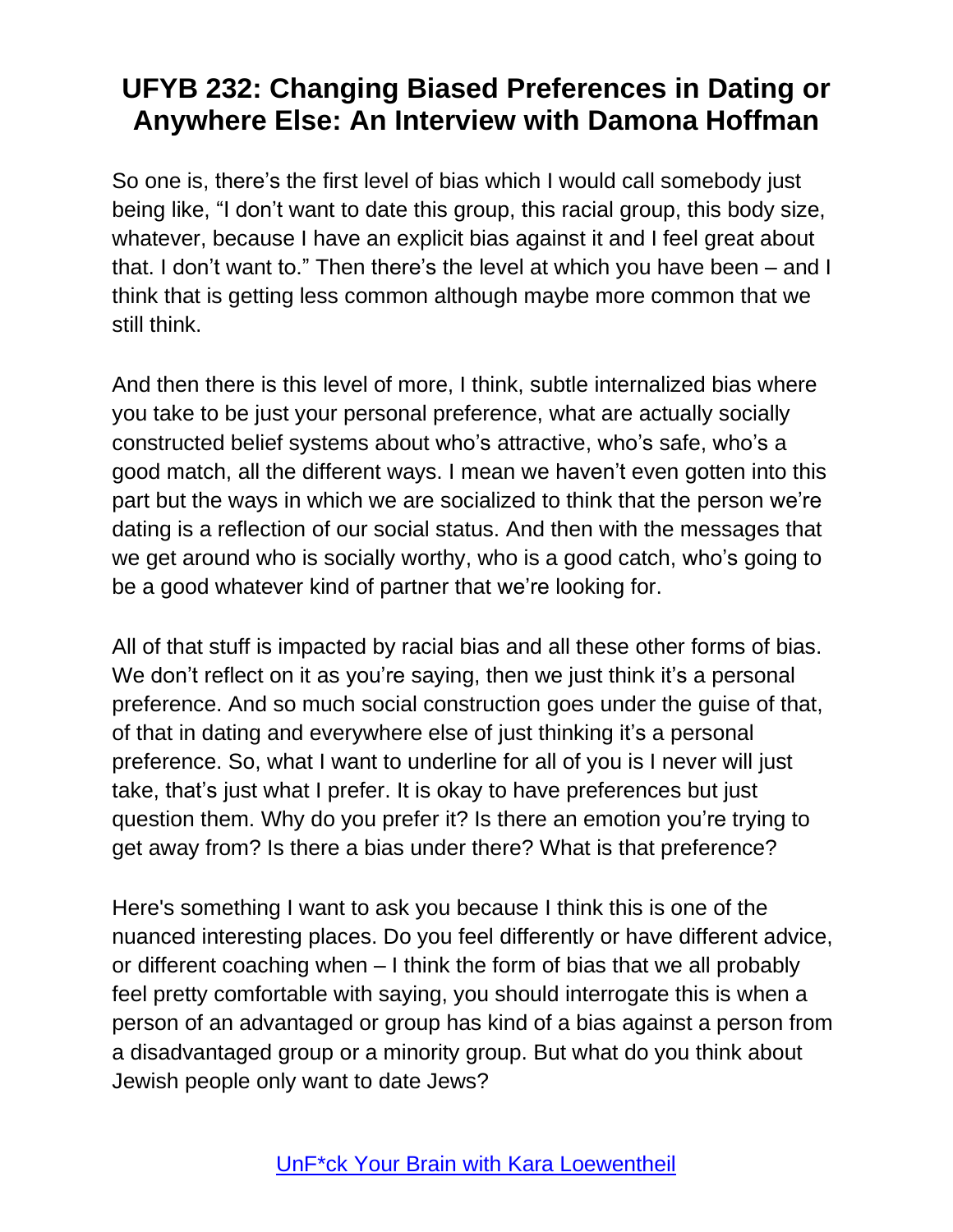Or if a person of color is like, "I don't want to date white people, they don't understand my experience and I only prefer to date people of color." I think it's more nuanced when we're talking about numbers, or a marginalized group, or an in group it may be a different situation, or maybe not. I'm just curious what your thoughts are about that.

Damona: My thoughts are that dating is, it's my tool for helping people discover themselves and discover their true beliefs. So, while it's certainly different. And look, I hosted a show called #BlackLove and I worked with Black women who some of whom were like, "I'm looking for Black love." Which it's funny, it means a thing. Black love means a thing. But when the show was being developed I don't think that there was an understanding from people who were not Black that Black love means love between two Black people.

Kara: Right. Not just the person on the show is Black and then whoever they fall in love with.

Damona: Right. I almost didn't do the show because my husband is white, my dad is white. I believe in race open dating and connecting with the person. So, I was like, "I'm not sure I'm the host that you want for the show." Because I'm never going to say, "Black love, you must find someone who's Black." And believe me, I understand all the nuances of that, of the comfort of being with someone that you don't have to explain yourself to, explain your culture to. And I know it's not for everyone.

And in the article that I wrote for the Washington Post I talked about a client I had who is Indian. And she was saying that she's dated people outside of her race. And it really impacted her relationship with her father. And through the five whys technique we got to the core which was her relationship with her family was more important than anything to her. That was the highest level of importance for her in finding a partner. So, it really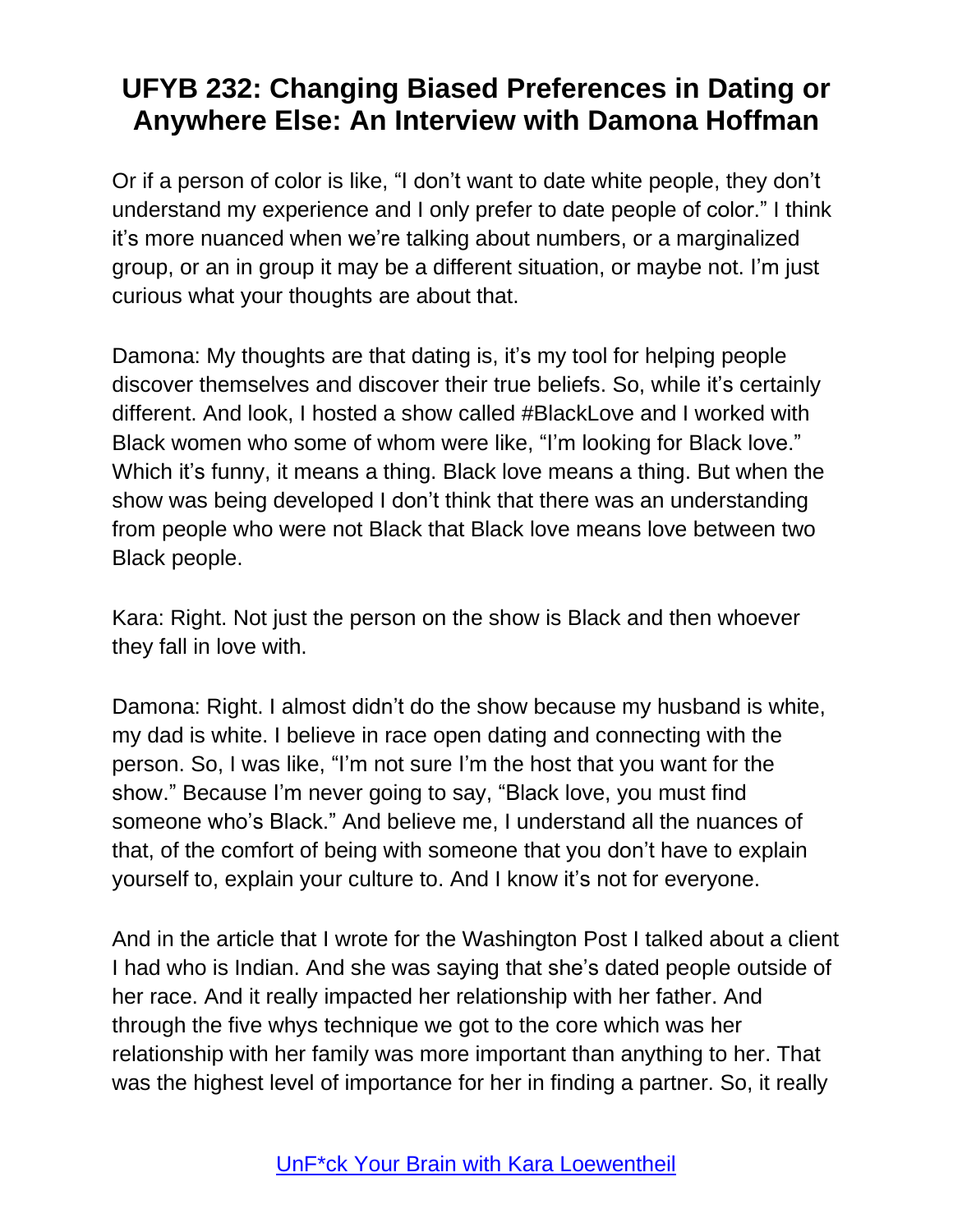damaged her relationship with her family when she dated someone who was not Indian.

And therefore, her quest, her program with me was hyper focused on finding someone who was of her same background because through this work we identified what was underneath all of that and what were her core values. And so, you might say, "I'm Black and it's most important to me to be with someone of my culture." And continue to promote Black beauty and all of these things that we talk about in the Black community.

But you might say, "Hey, while I'm dating I'm just going to also see what else is out there and try to see somebody for who they are in the inside and all of the other things that they bring to the table." Look, it can be exhausting. And since 2020 I've had to explain a lot of things to some friends. I've had to be a proxy for a lot of people. I've had to go through some discomfort in helping people process Black Lives Matter and all of that. So, I'm not signing anybody else up for this journey. You always have the choice but I'm just letting people know that it is an option.

Kara: I mean I think one of the things that – obviously correct me if I'm wrong. But one of the things I think I'm hearing you say or at least the way I would filter through some of the way I talk about things is, one of the things I'm always talking about is know what your reasons are. And make sure that you like them so that it's not just unexamined. And so, there's a big difference between, I just don't want to date this kind of person. Because I just am not attracted to them. It's a whole group of people that I've just decided I'm not attracted to.

And that's just a random personal preference, I've never interrogated. Is a very different choice than I'm a member of this particular marginalized community. I have obviously given some thought as to who I'm willing to date and what kind of understanding I need. And I'm making that choice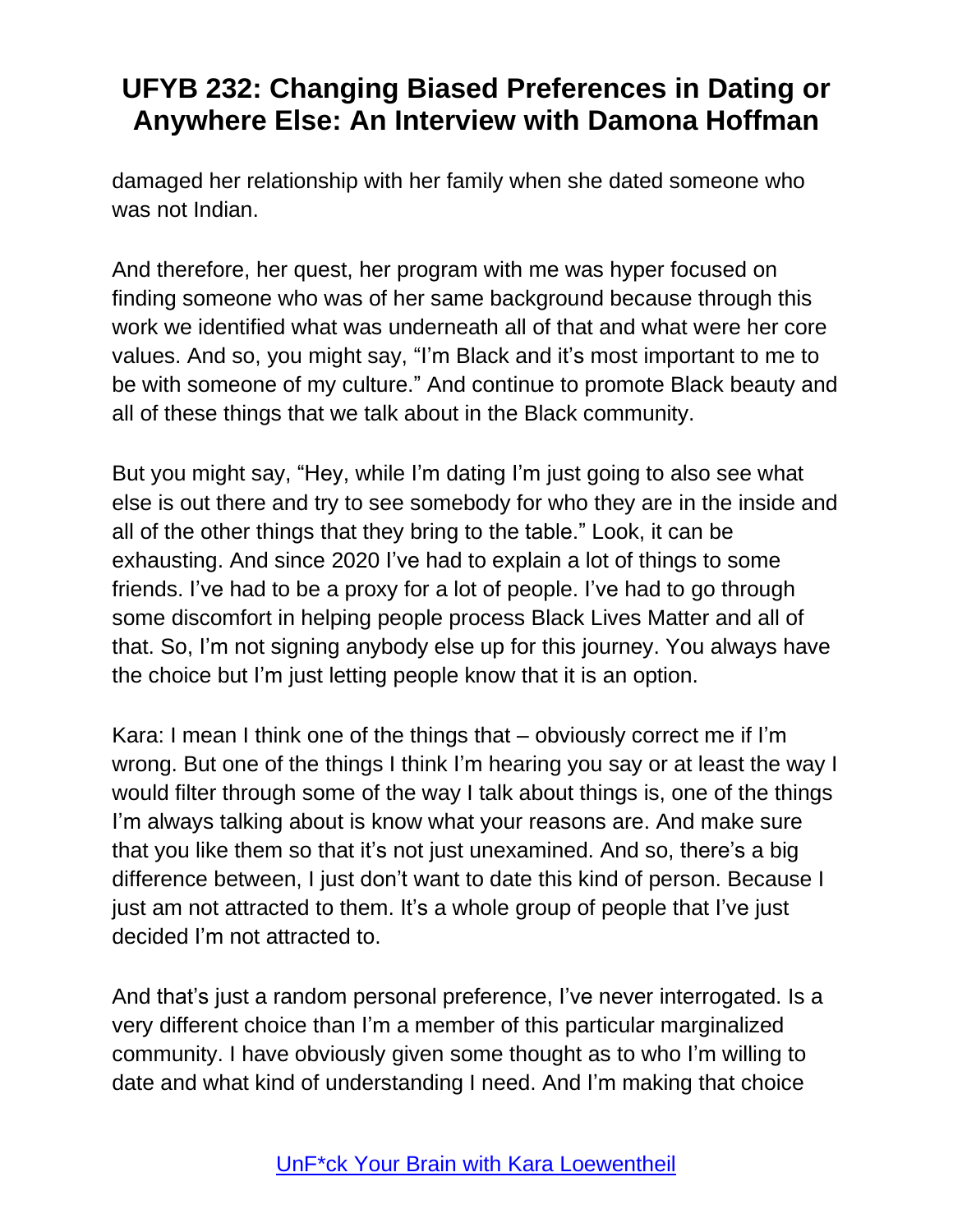with intention from my values or my beliefs about what's the kind of relationship I want. Not all kind of decisions about who you might include or exclude are the same.

In the way I would say, it's not the action line of the model necessarily of am I going to go on a date with this person that's the issue. It's what's the thinking behind it, is it reflective? Is it intentional? Have you done that unpacking work? I love that example about your Indian client also because I do think that the cult of individual, and I'm a pretty individualistic person. I talk a lot obviously about individual autonomy. But for me that's the autonomy to choose any value system as long as you do feel free to choose it.

And I think there are a lot of people who would hear that story and their response would be, "Well, obviously the right outcome is that the person feels freed from their family constraints to find their one true love who may or may not be like this particular group." But in fact, that might be your true values and intention is there's a lot of people in the world I could be happy with. And this relationship with my family is important or carrying on marrying another Jew is important to me for reasons that I feel good about.

And there isn't just like I'm not going to miss my one soulmate because I have decided to create intentional, just limits on decisions about who I'm dating. So, I think there's bias in the other direction where I think there are people who hear that story and then think, well, we should liberate that person from their concern about what their family thinks so they can date whoever they want. And that's not always the right outcome either.

It's what's that person's values and what kind of choices are they going to make in the context of those values.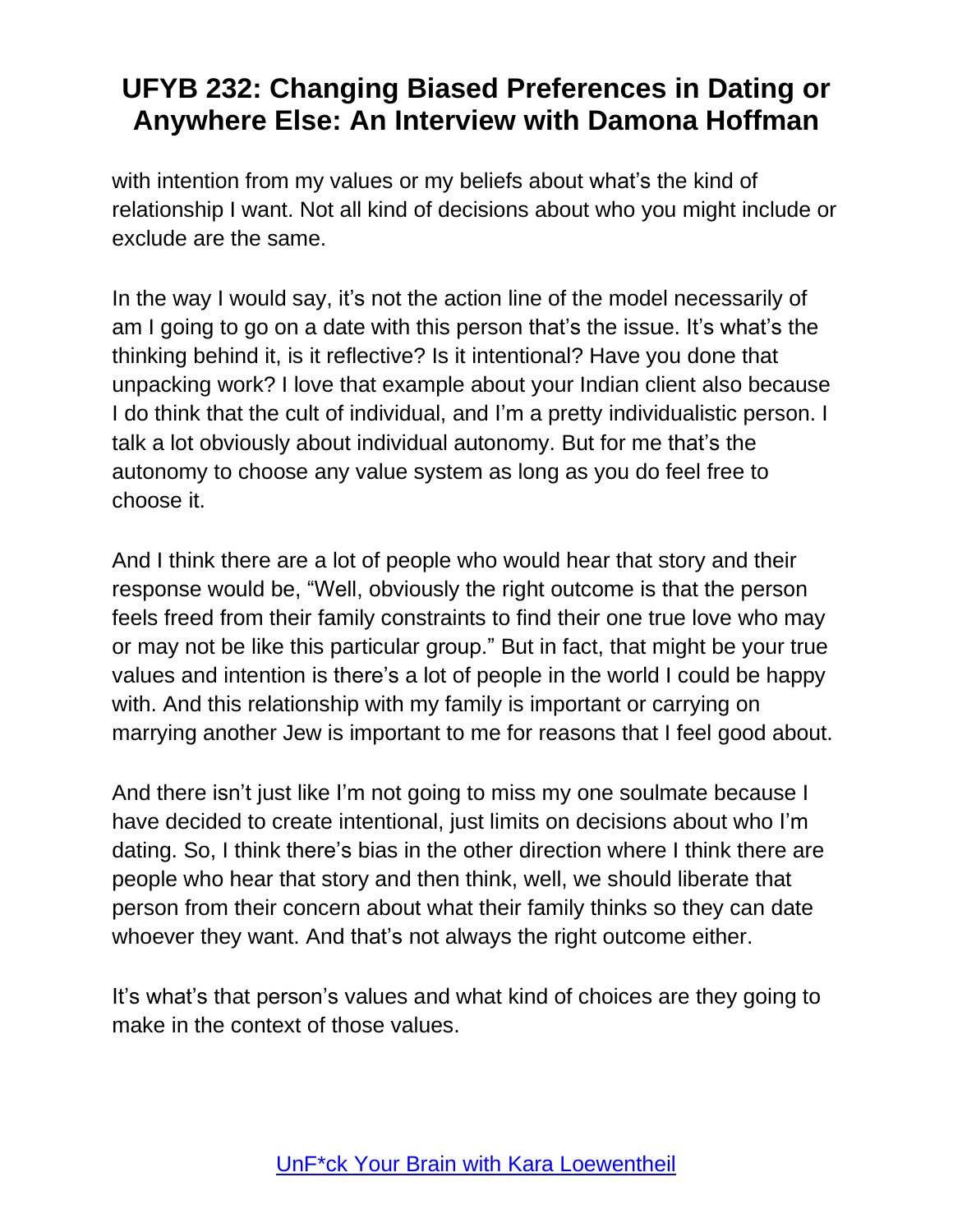Damona: Yeah. And I don't want to speak lightly about that choice. And my first writing job was for J dates, so I understand very well. I got so many Jewish mothers who were like, "Please help my son." So, I understand also that pressure as well that comes with family. Not everyone wants to be liberated. And the pain that that liberation…

Kara: She's doing air quotes which are important to see, even in using the term liberation, we're using it.

Damona: Right. And I'm with you. I'm 100% with you and that's my values and my perspective. But I do recognize that that process of being liberated can be really painful. My mom being the first Black woman that my dad introduced to his parents, that's kind of terrifying and vice versa. I think probably it was harder for my dad going the other way.

Kara: Right, everybody was probably terrified.

Damona: "Who is this white man?" And then some people, and I would hear, I grew up in a mostly white neighborhood. And most of my friends were white and they would say, "Well, I would date a Black guy but I wouldn't want to do that to my kids." I actually heard this more than once. And I'm like, "Do what? What are you doing?" And they're like, "It's just so hard for them because they don't fit in anywhere." And I'm like, "That's one way of looking at it." I look at it as I have the ability to connect with so many people everywhere because of my multicultural background.

And depending on where you are, I grew up in Michigan, and the way that my world feels in Michigan versus the way my world feels in Los Angeles where I live now, very different. A very different experience to walk through depending on where you are and the people that you surround yourself with. So, I don't say any of this lightly. This is work you may be signing yourself up for. But look, we're here to grow. We're here to learn. And if we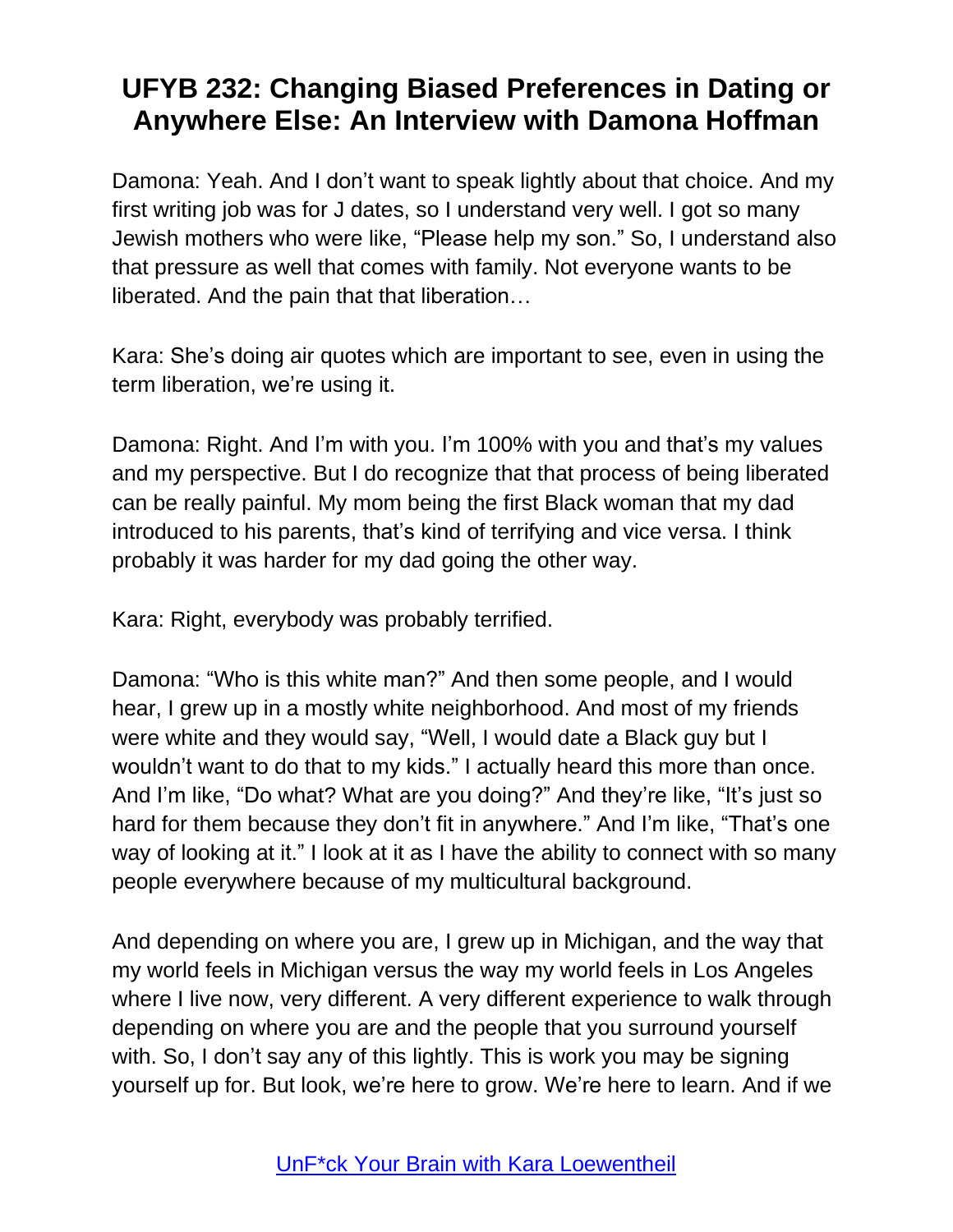don't take this opportunity, that many of our ancestors did not have then what are we even doing? What are we doing?

Kara: Hallelujah. Amen again. What do you think, so let's say somebody is listening and they're like, "I recognize myself." I think that I have written off a group of people, whether it's a racial group or even any other group. Yes, I have been taking as personal preference a socially constructed bias of some kind. How do you suggest that they go about kind of starting to try to work on that or be a little bit more intentional? I mean for listeners of this podcast obviously you can work on your thoughts.

But do you recommend, is it sort of like, okay, let me go on some dates with people I wouldn't normally consider and see, is it, are there changes people shouldn't use, these apps, the algorithm also learns from what you're swiping on? So, do you just shut it down and start all over so you have a fresh slate? What do you recommend people do?

Damona: It's such a great question. And I talk a lot about mindset, the foundation of my program is mindset. And all the things you were just saying about clarifying your goals and your values and all of that. So that's the foundation. But once that happens I feel you learn through action. You've got to get into action. And so, I am a huge fan of dating apps being that tool that expands your pool, as you were saying earlier. And through those experiences I think you will start to feel your mind expanding, your experiences expanding.

And the algorithm doesn't take long to be reprogrammed. And full disclosure, I actually work with OkCupid now. So, I can tell you a lot from what's happening on the backend.

Kara: Yeah. So many questions about that but okay.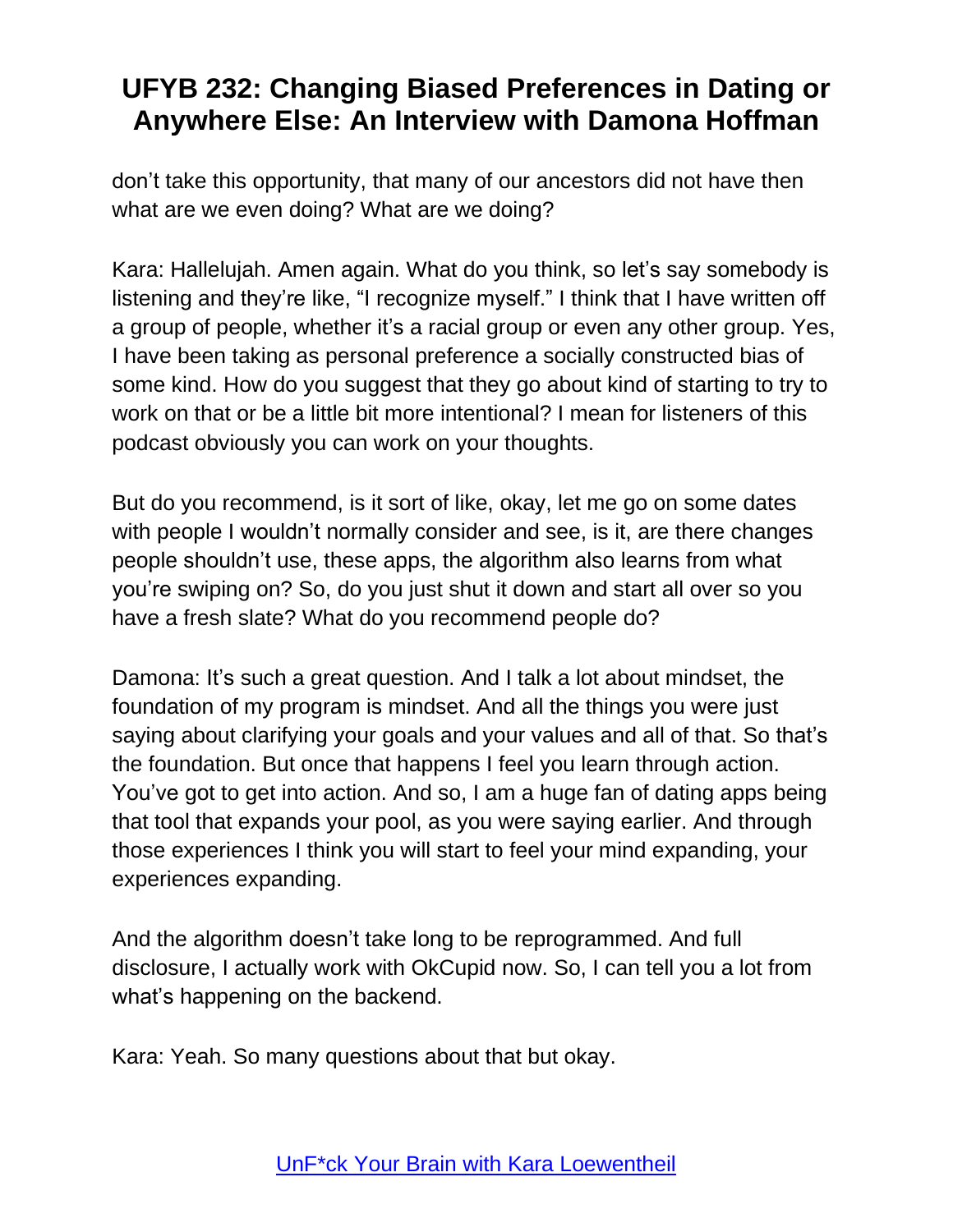Damona: Well, yeah, and I have data, I have all the good stuff.

Kara: Oh my she's making a…

Damona: The data is like…

Kara: It's the precious, we're doing a little like the ring, the precious thing, amazing.

Damona: But the algorithm learns very quickly. And once you start making different choices it will populate fast. And actually, I got a lot of negative feedback from the article I wrote. But I got a lot of positive feedback. And I even had a friend of mine who is a dating coach who I really respect and trust. He said, he called me and he was like, "Damona, that article made me change the way that I use dating apps and the way that I search. And you completely shifted my perspective."

And he was like, "I have two dates with Black women set up this week. And I probably wouldn't have even thought about it if you hadn't written that article." So that is what keeps me in this, is just to take an action. You don't have to be like, "Okay, now I'm going to run away from my family and fall in love with an Indian man and move across the globe." You don't have to do all that. But you just have to say to begin this process, "What if? What if this thing that I thought was true my entire life, what if I always thought I was attracted to whatever, Jewish men."

Actually, fun fact. I told my dad, "I'm never going to marry a Jewish man, it's not going to happen so you can just get over it." I, quote, said that. And then I ended up meeting my husband who happens to be Jewish. And now we've been married for 15 years.

Kara: Rude.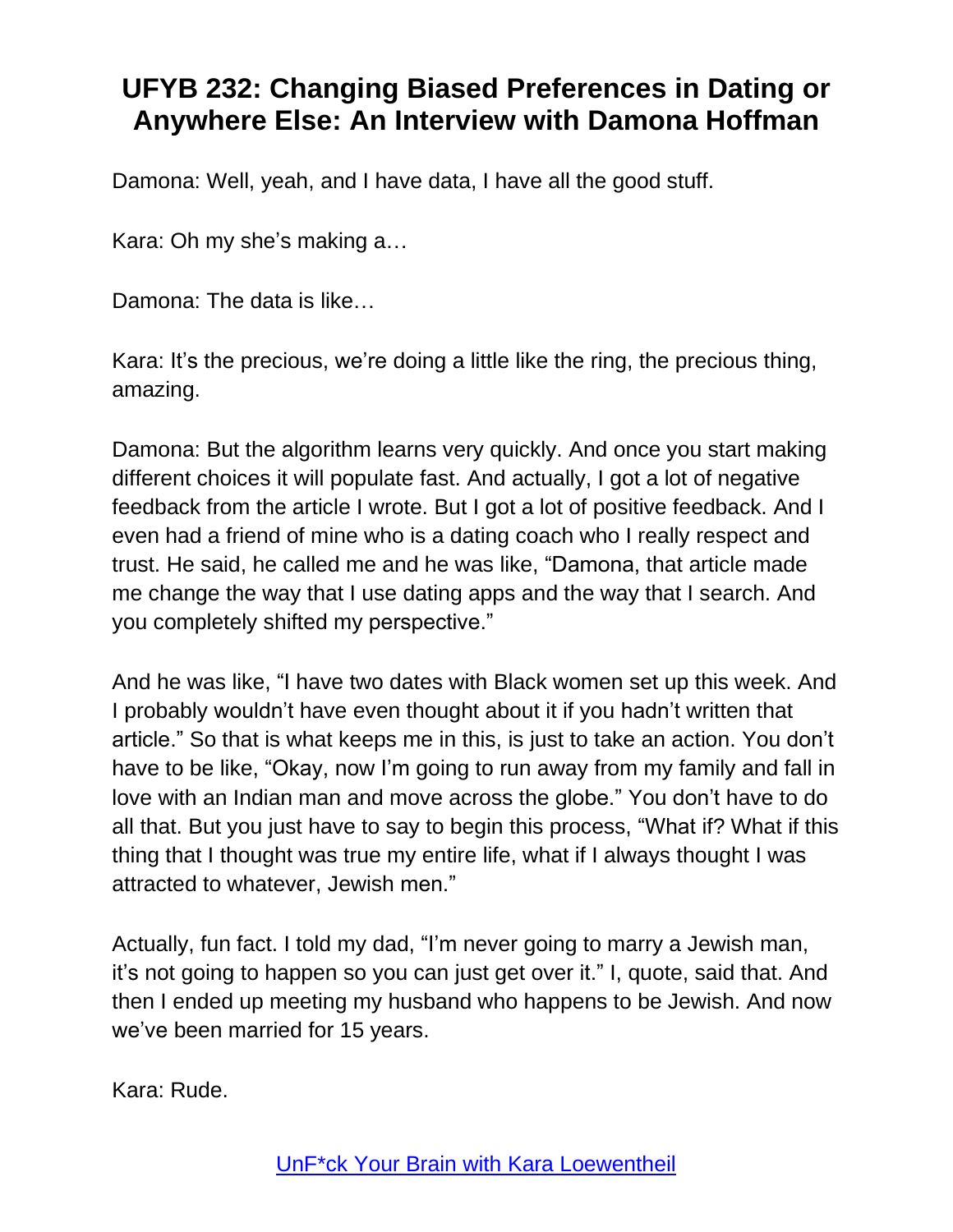Damona: I know, right. So, I say these things because I've lived it. I've lived it. And sometimes the beliefs that you have in your head like, I didn't like going to Hebrew school on Sundays. I didn't like a lot of these things that maybe if I was going to unpack it, maybe my dad growing up in a place where there weren't many Jews. And then moving to another place where there weren't many Jews. Maybe there was some shame or self-loathing, or something that got passed down to me. I don't know.

I mean now I've really embraced it but I, in my head had this line drawn. And I never search based on Jewish, not Jewish. And this guy came up who I happened to really connect with and happened to also be Jewish. So, with dating apps it's interesting because we're in a period of change because of really Tinder was the first to disrupt because instead of at the beginning when you went down and checked every box, must be this, must be that. And that was all that was shown to you. People would limit their pool substantially.

And all the time I would see when I was coaching white clients, they would just check the box, white. Not because that necessarily was what they believed. But that was just the default. And so, they never were even seeing, there's tons of data on Black women send the most messages but get the fewest responses. That's all old data. Because now that we've moved into more of a swipe or on OkCupid we have stacks where it shows you the picture and you go based on the attraction initially.

It actually has shifted. And if you look at census data, we are now intramarrying at higher rates than ever before. And I see the timeline interestingly correlated with the rise in the popularity of dating apps.

Kara: That's so interesting because Tinder gets such a bad rap. But actually, it's equalizing in some way. As somebody who works with dating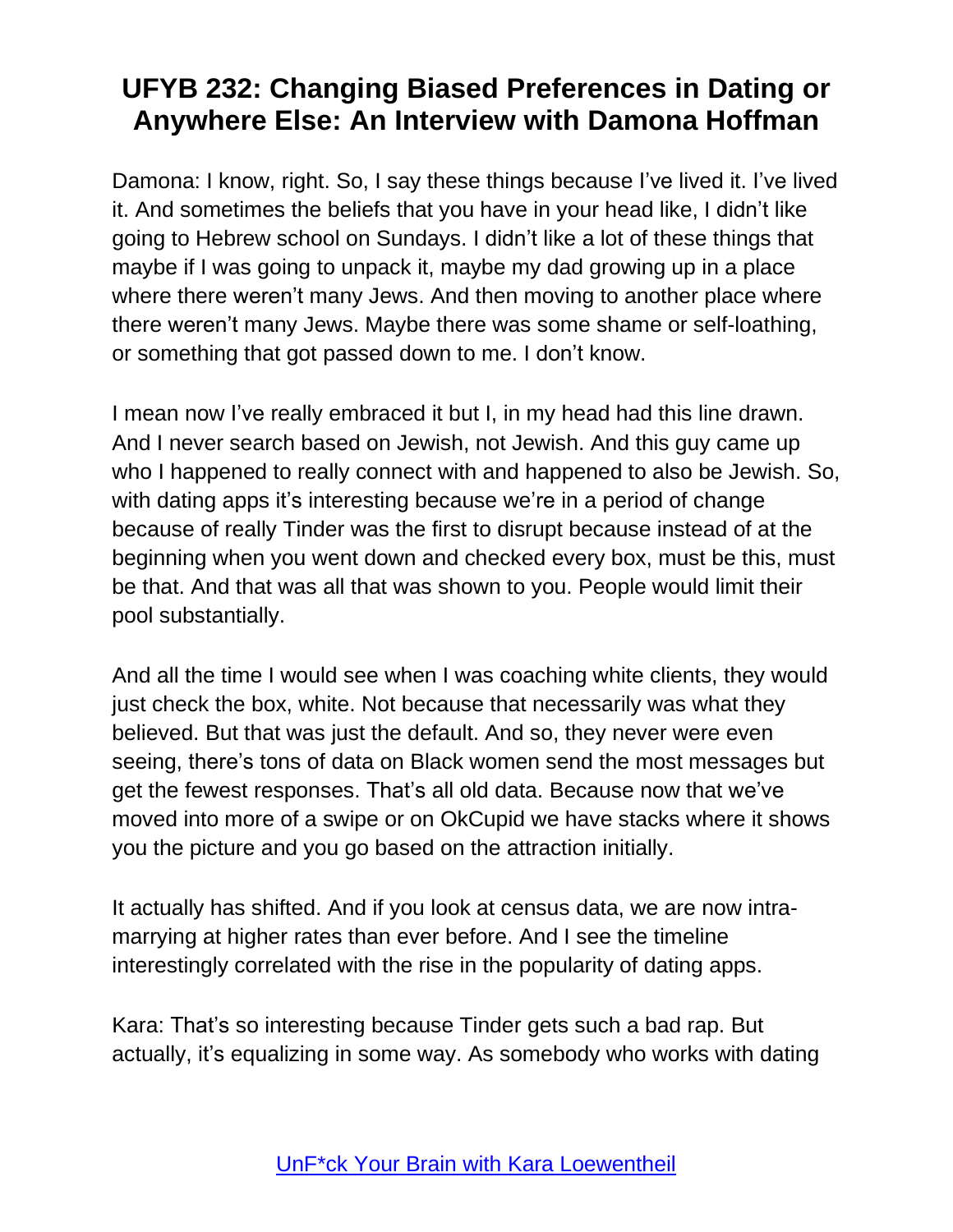apps. I guess what I mean is one of the stereotypes I feel in the online dating world is that Tinder is kind of the…

Damona: The hook-up app.

Kara: Yeah, the shallower version, that sort of people are. But it is interesting to think that as you say, in some ways, the less control you have over what you see the more you may be exposed to things outside your comfort zone or outside what you thought you were looking for.

Damona: Right, exactly. And I can look at it from both perspectives. Yes, it does make finding love a little more transactional when you are making decisions at such a rapid rate. So, remember I said, dating apps are just the amplifier of what is already happening. And so, the speed of dating has increased dramatically since Tinder increased the speed of being able to make a connection. Before, I don't know if you remember these olden times, but Eharmony, you would have to spend 10 hours writing up. No, it wasn't 10. But it was at least an hour.

On Match you would have to fill out all of these fields in a profile. It was a high barrier for entry and you had to pay for it. And then Tinder was, hey, it's free. You can just sign up, link it up with your Facebook, pull a couple of pictures from your Facebook. And you're online in 15 minutes or less. You could get the pizza, your pizza deliveryman, future husband at your doorstep slower than Tinder was. And so, I actually love that it really just disrupted it.

And we are now seeing a lot of the apps are moving in that direction for ease of use and for free to join. And it's become easier to make these connections, which I love. I love Tinder for that. But also, each dating app has a different pool, it has different functionalities. So, I say, find the app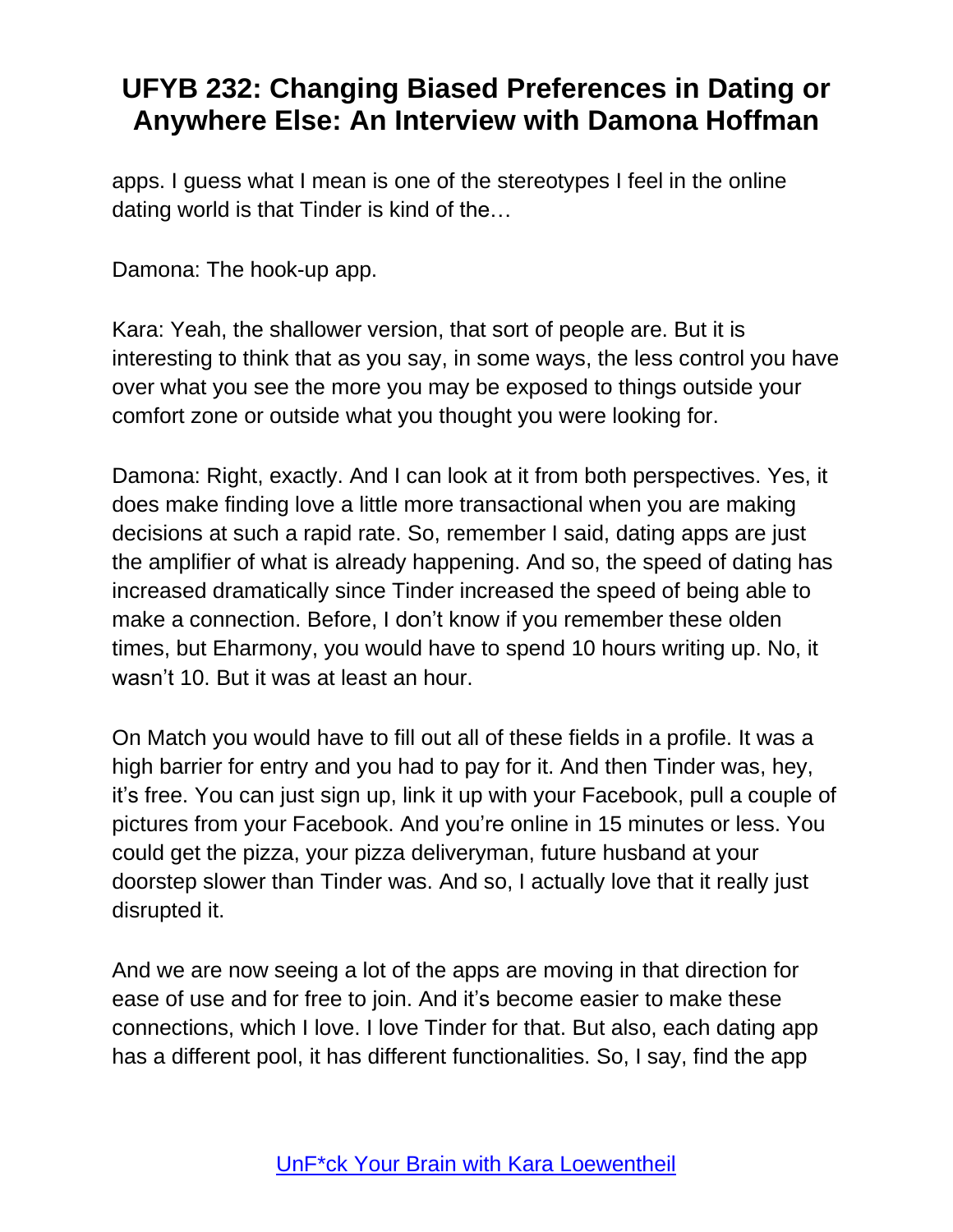that delivers you the pool of people that you want to meet and that you don't dread using.

Kara: And that's also where your mindset stuff comes in. Part of I think is that people, at least what I have always taught is just some people's expectations about how it should work are just drastically out of proportion to what the reality is. When I coach people who are like, "I don't know, I just can't meet anyone. I have been on five first dates this year and I haven't met anyone." And I'm like, "If you said week, I would start to get concerned, if you're going on five dates a week and you hadn't met anyone. But five first dates a year is not the amount of dates you have to go on to meet a partner necessarily."

Damona: And let's think about, let's say 20 years ago if you had five first dates in a year actually were doing pretty good. That volume, I don't know about you but I was not meeting that many people going on that many dates. When the barrier for entry was, I've got to get my heels on, I've got to brush my hair.

Kara: Well, also we're dating much older, so much has changed over the last 20, 30 years with the advent of online dating.

Damona: It was just so much effort that you would have to put in to get five dates. And now we've kind of lost touch of just how much more opportunity is at our fingertips.

Kara: Yeah. And those things go together. It's more rejection and more opportunity for rejection. Just like if you build your business to a bigger scale, more people saying no and not liking you, and more people saying yes, and getting the transformation you offer. In any level, increased opportunity comes with increased risk of rejection or failure, and increased opportunity for success. Those things always are going to go together.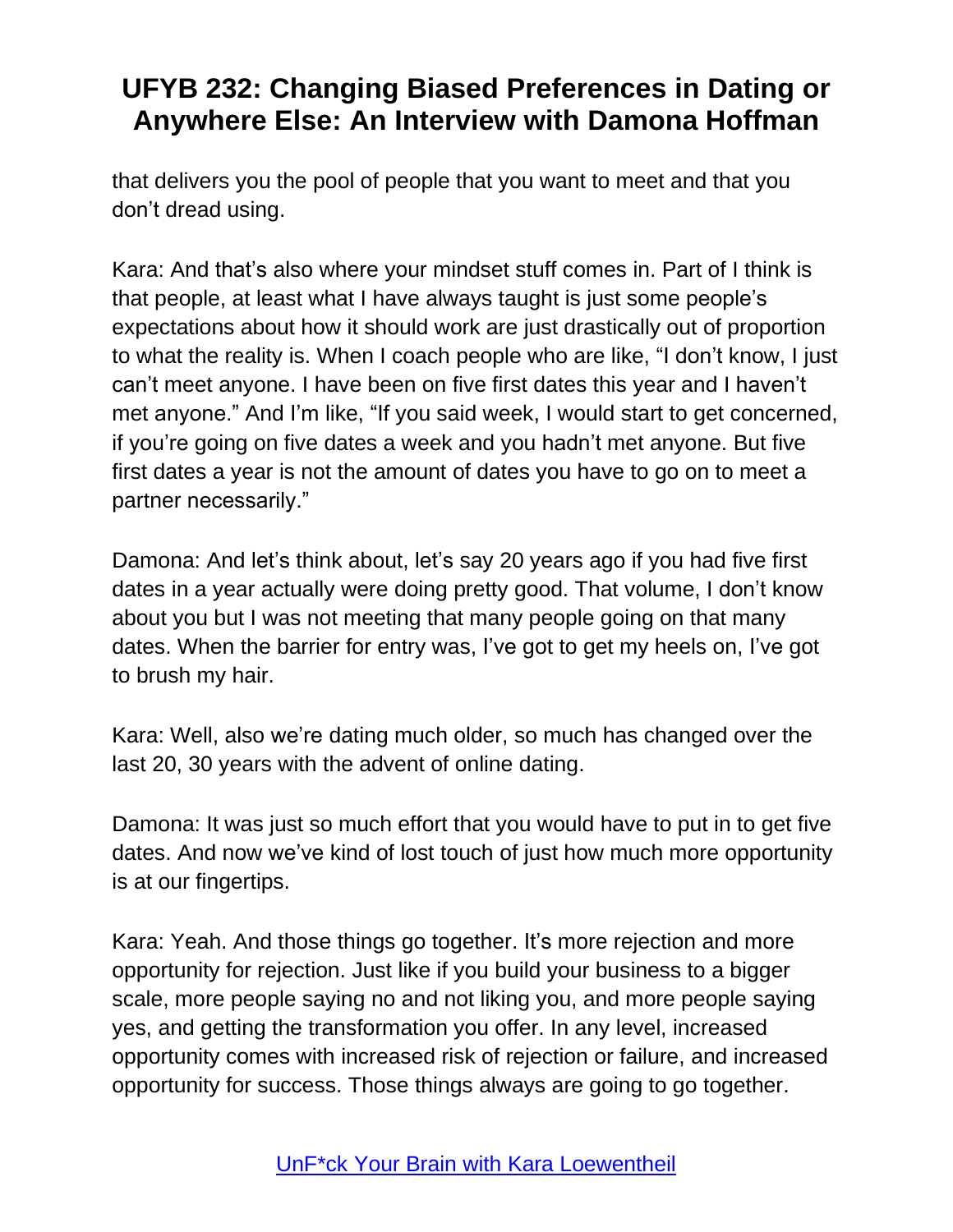Damona: And that's where the mindset work that you do and that I begin my programs with is really important because you need to have that part fortified before you set yourself up for all of those peaks and valleys.

Kara: Yeah, 100%. And this is something that I teach in more detail inside The Clutch and the module on sex and relationships. But I think one big piece is people need to understand is even your sexual attraction is socially constructed and conditioned to some extent. Yes, of course, there's pheromones and there's various whatever studies about people's compatible immune systems. And then there's your whatever, your childhood traumas you're working out. There's a lot of different aspects to what gets us going.

But some of it is what we're socially conditioned to find attractive. And so, neither of us are saying be virtuous and go on dates with people that you have no sexual attraction to, to prove that you're an openminded person. Number one, you hopefully want to do this work because you actually want to get to know yourself better, try to rewire some of the biased things that you've absorbed. And open yourself up to different kinds of opportunity and connection. I think sometimes people hear this and they're like, "Okay, so I'll just go on dates with people I'm not attracted to."

You can change who you're attracted to based on how you think about them. And I think that there's such obvious evidence, I mean if you look at, for instance, the studies showing that in America, Asian men are seen as sort of not as sexually viable, not as masculine. There's all these stereotypes. Obviously there are many countries full of Asian people where that is not the case. That's not how people see Asian men there. So, it's socially constructed. It's not just inherent, and that attraction is a social construction.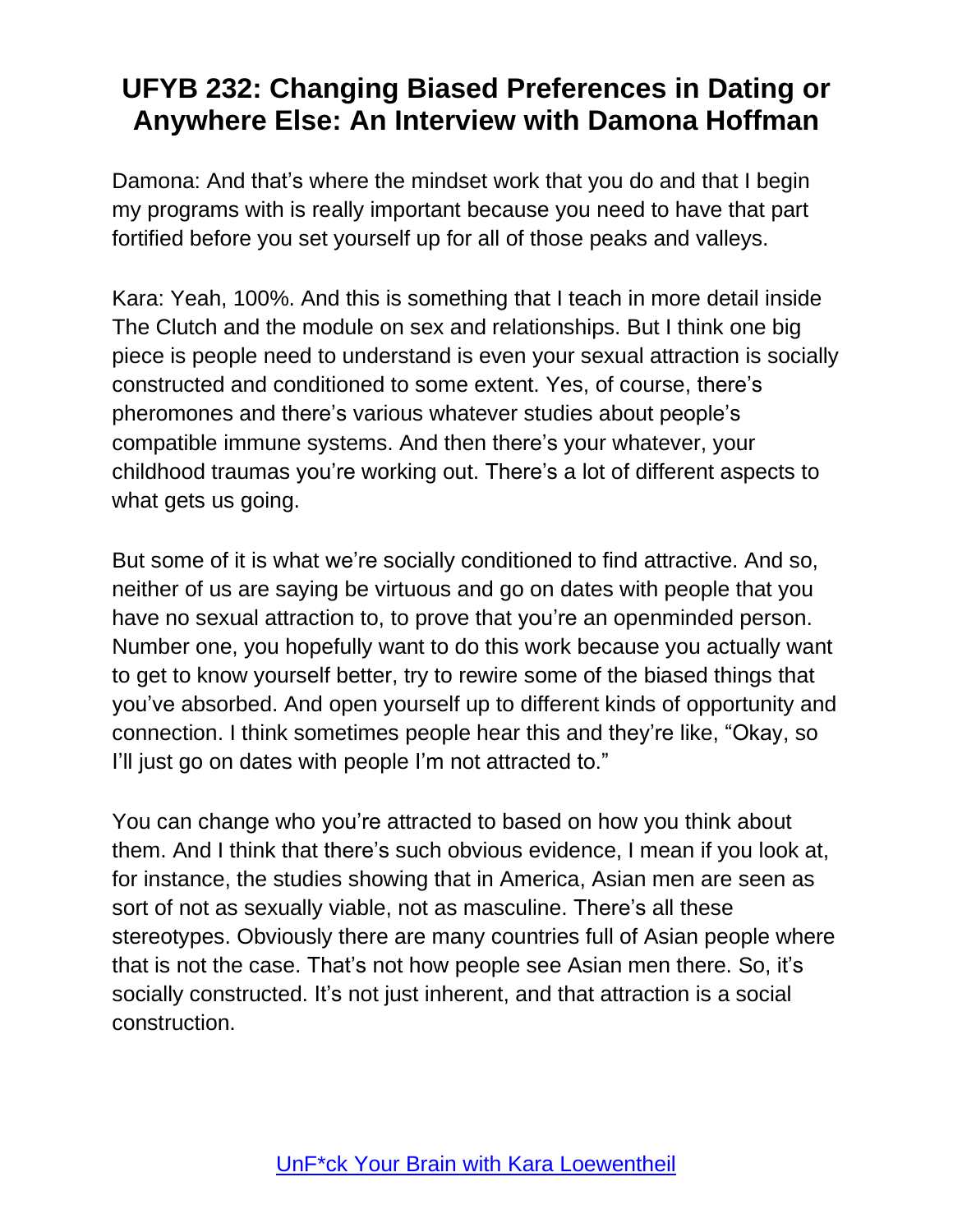So, these kinds of belief systems that people absorb, they literally, it's like brain and genitalia connected, attraction and arousal are not just some thing that happens in your body that your brain is not connected to. So, if you rewire some of this stuff. I mean that's really the best picture, this is have more opportunities for hot sex with way more different people. All of that, if you change your mindset, that's the result.

Damona: Yeah, that sounds interesting. I can't do it.

Kara: Yeah, all my monogamous listeners are like, "No, that's not a good sales pitch for me." But if you're single.

Damona: Right. But when we look at it in terms of extrapolating that out into other areas of your life, not having sex but just having connections with people who are different and just exploring. And how many times have I heard from clients, "I swiped right, I matched with this person. I wasn't really sure but when I met them in person, oh my gosh, they were so sexy. They were so interesting. They were so different than I thought that they were going to be." And sometimes you will find that person, confirms the bias that you have or isn't what you thought they were.

It's a less positive experience but leave yourself open to being surprised. You might discover that there's something different on the other side of that socially constructed belief that you are holding.

Kara: Yeah. I mean I was an avowed childless Manhattanite. And I now live in Brooklyn a block away from my divorced partner who has two children.

Damona: I heard. I heard.

Kara: That was not on my agenda either. And that wasn't a racial bias thing. But it was the sort of like, I don't want that.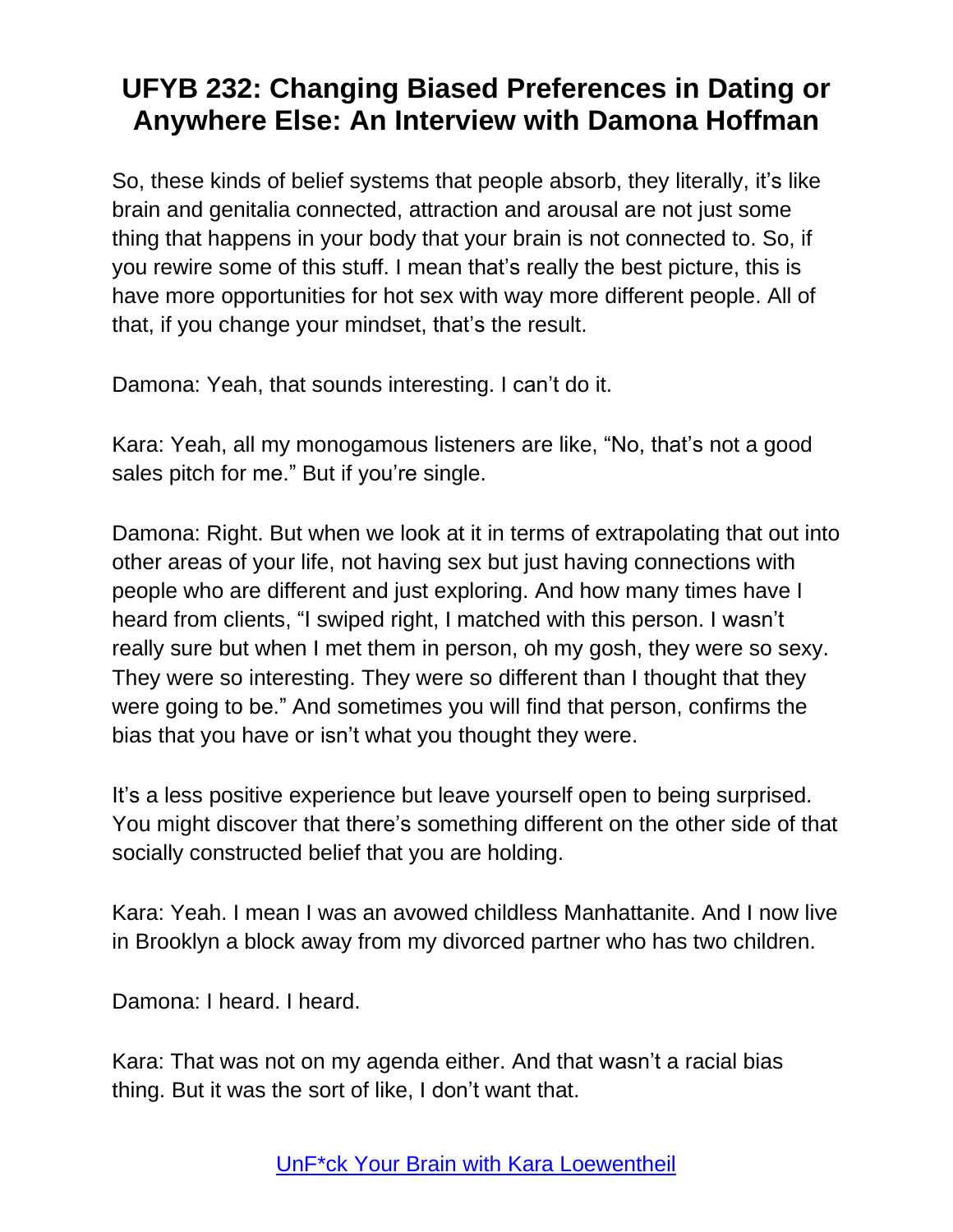Damona: A borough bias.

Kara: I'm not into that. Yeah, I was child bias, and yet here we are.

Damona: Well, yeah, and actually geographic bias is a thing.

Kara: Totally. Oh my God, the number of Manhattanites who would never date somebody who lives in Jersey, or Staten Island. I mean Manhattan bias would literally be within one mile of me or don't message me.

Damona: Yes, all the time, I'm getting people that say, "Do you realize that five miles is not that…"

Kara: In New York, you're like, "You're across the river. We'll never meet. We would need a rowboat in the middle of the night. It's impossible."

Damona: And think of what you may be giving up by saying no to that. And sometimes that's it. That's just expanding some of these parameters. And this is what I have people do in my program. Just use the dating app as a tool and use your life as an experiential learning opportunity. What happens if I just go from five miles to 15? Or what happens if I don't check a box? And for the love of God, if you are on OkCupid, please tread lightly on the dealbreakers. People will be putting dealbreakers up.

Kara: Oh my God, there's profiles where you're like, so you sound fun, here's a list of 20 things you don't want me to be like. Is this what our first date will be like? I mean we could have a whole podcast about that.

Damona: Well, I have actually the data from OkCupid that says that the profiles that say that get far fewer responses than people that don't.

Kara: Of course, that person sounds like a bummer.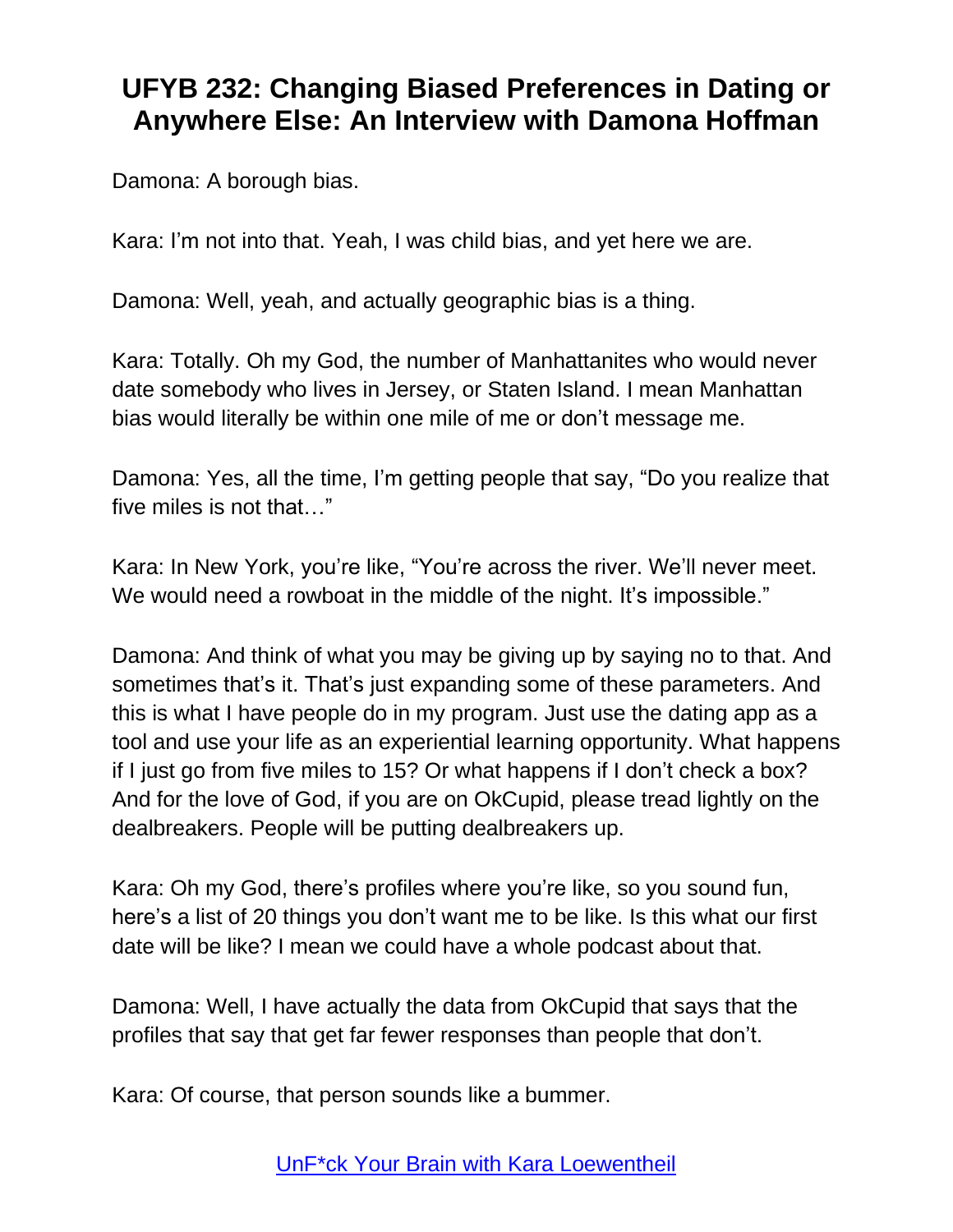Damona: Even we've added the features where you can check something as a dealbreaker. And that means that you will not see anyone who is not Jewish.

Kara: Right. I wouldn't have seen my partner, yeah, if I'd put has kids as a dealbreaker.

Damona: Right, exactly. And so, you really need to ask yourself, is this really a dealbreaker? Whether it's a dealbreaker on paper, or a dealbreaker in the app, or a dealbreaker just in your mind as you're searching. I just keep coming back to this, what if. What if what I believed about this person based on my prior experiences or my family history, what if that belief about that person is not true? And what if I could let them just show up as themselves and see what unfolds from there.

Kara: Yeah, I love that. And I think that all of this inquiry, what it leads you to is the really important work of what's the point of a relationship anyway? Is it to check a bunch of boxes so that your mom is happy? Is it to get the kind of person you think you're supposed to be with so that who knows what happens. All of this work ideally will drive you to be more focused on what are your values and intentions for a relationship and who can match that, the internal point. And much less focused on the which of the external boxes do these people check, yeah.

Damona: I'm curious to hear your answer to that question.

Kara: What's the point of a relationship?

Damona: Yeah.

Kara: I mean I think that everybody's differs depending on what their personal values are. For me one of my core values is growth and knowing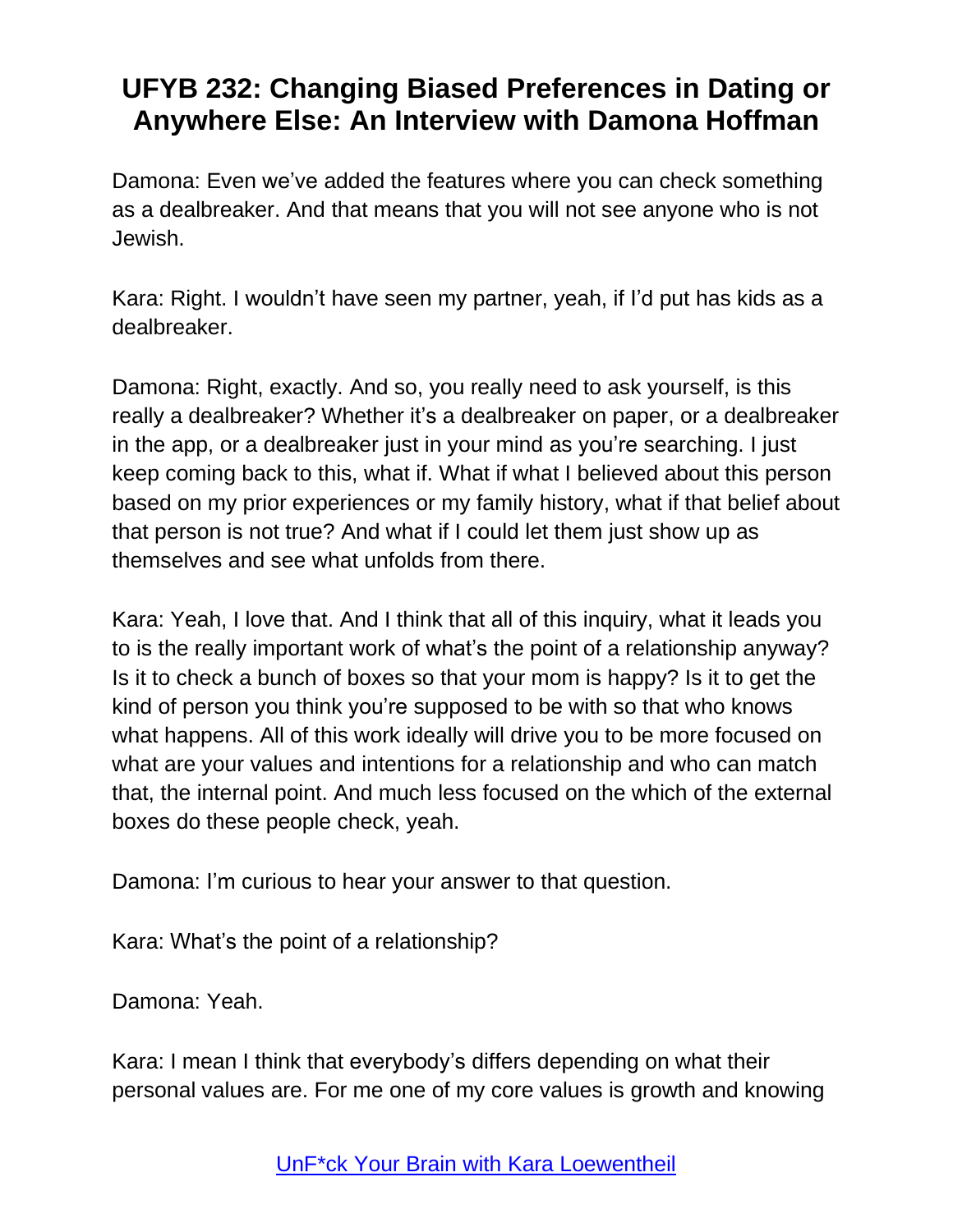myself on a deeper and deeper level. And relationships bring up all my fucking shit. And so that's actually a reason in some ways to go with something that wasn't what you thought you wanted. I had to do so much intense and fascinating work to be with somebody who had children. I had this fantasy that my partner was going to be also location, independent, child free, jet setting.

I had a very flexible life and then I found love with somebody who's got a nine to five government job and two small children. And basically, has to live in a 20 block area for the next 15 years. And that was very different. But the work I had to do, it made me clarify what are my values in a relationship? What kind of connection am I looking for? What's really important and what's not? Do I want to shift my identity in this way? I mean none of that work would have happened if I just found someone who fit the kind of idea I had of what I wanted which was so focused on, and then I feel happy all the time.

I mean we all do with anything we don't have yet, we just pretend that when we get there it's going to be a fantasy where we're always happy. So, for me it's somebody is there for me to practice loving them better and better and then to get to know myself to love myself better and better. I mean that's the point of a relationship for me. But I also don't think that's absolute. Some people might have very strong family values. That's not my thing but some people might be like, "The most important thing to me is having a Jewish family. That's what I want. So, I want to find someone where that's their major priority too."

But then maybe they are a race that I wasn't expecting. Or maybe they don't look the way I was expecting or whatever. It forces you to clarify what's important to you.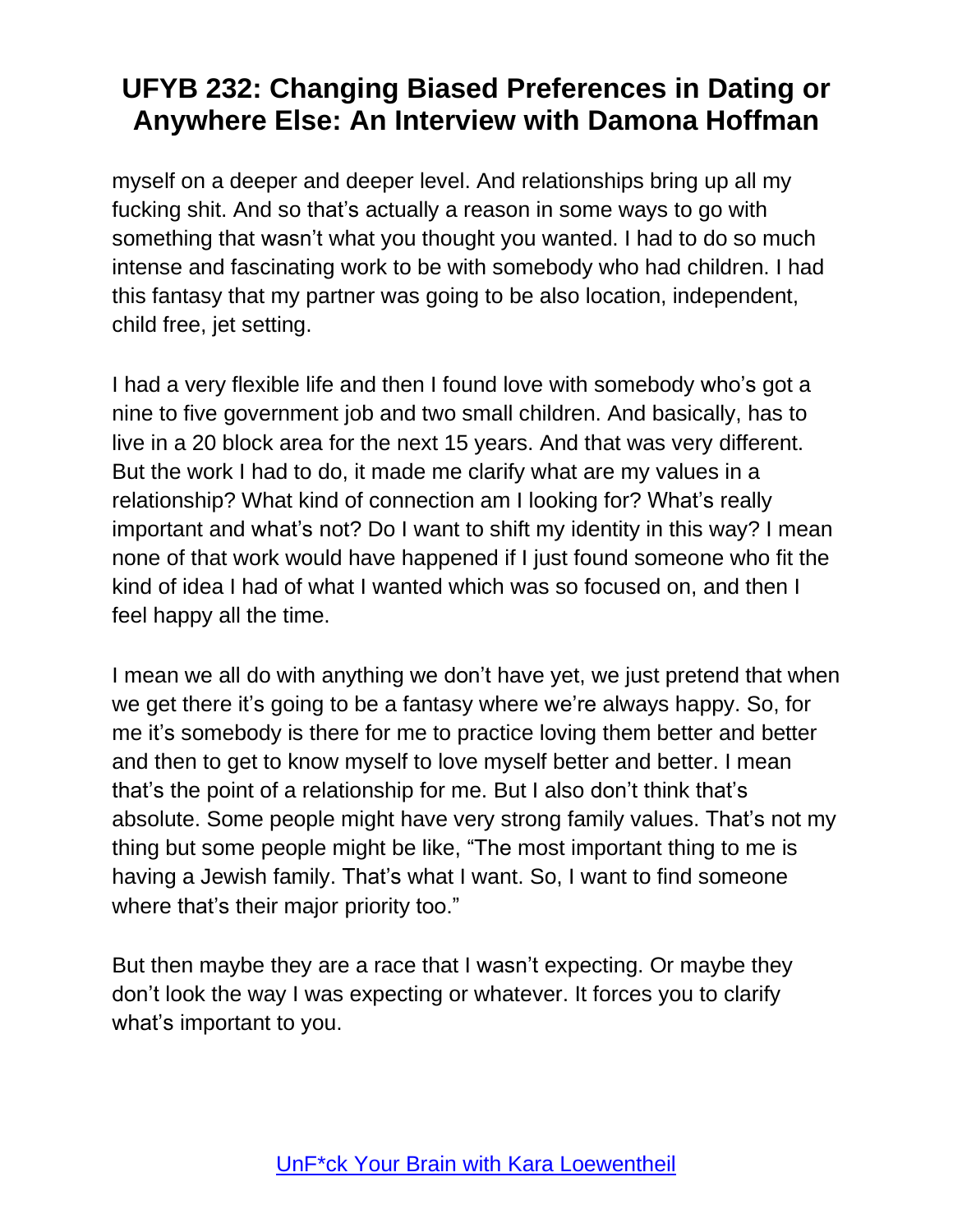Damona: Yeah. and even within cultures there's so much nuance that I think we forget. I mean even white is a construct, saying I'm white. That is 30 different cultural identities that we sometimes forget to recognize and the way that you celebrate Christmas, or thanksgiving, or whatever, may be totally different than another person who on the surface looks very similar to you.

So, I think with every relationship you have to remember, there's always this cultural learning curve of getting to know what someone is bringing to the table and how it may differ from what you have come to understand is truth.

Kara: So good. So where can people find you, your podcast, Dates & Mates? So, have you got a website we should go to, or where should they come find you?

Damona: Yeah. They can listen to Dates & Mates, wherever they're listening right now. Or at datesandmates.com. And I am on Instagram, Twitter, Facebook @damonahoffman. And occasionally you can also see me popping up on The Drew Barrymore Show.

Kara: Yeah, you guys can see her on TV. And we will look for your book, when is your book coming out?

Damona: January of 2024.

Kara: Me too. That's great.

Damona: Oh my gosh, we could do a co-book tour.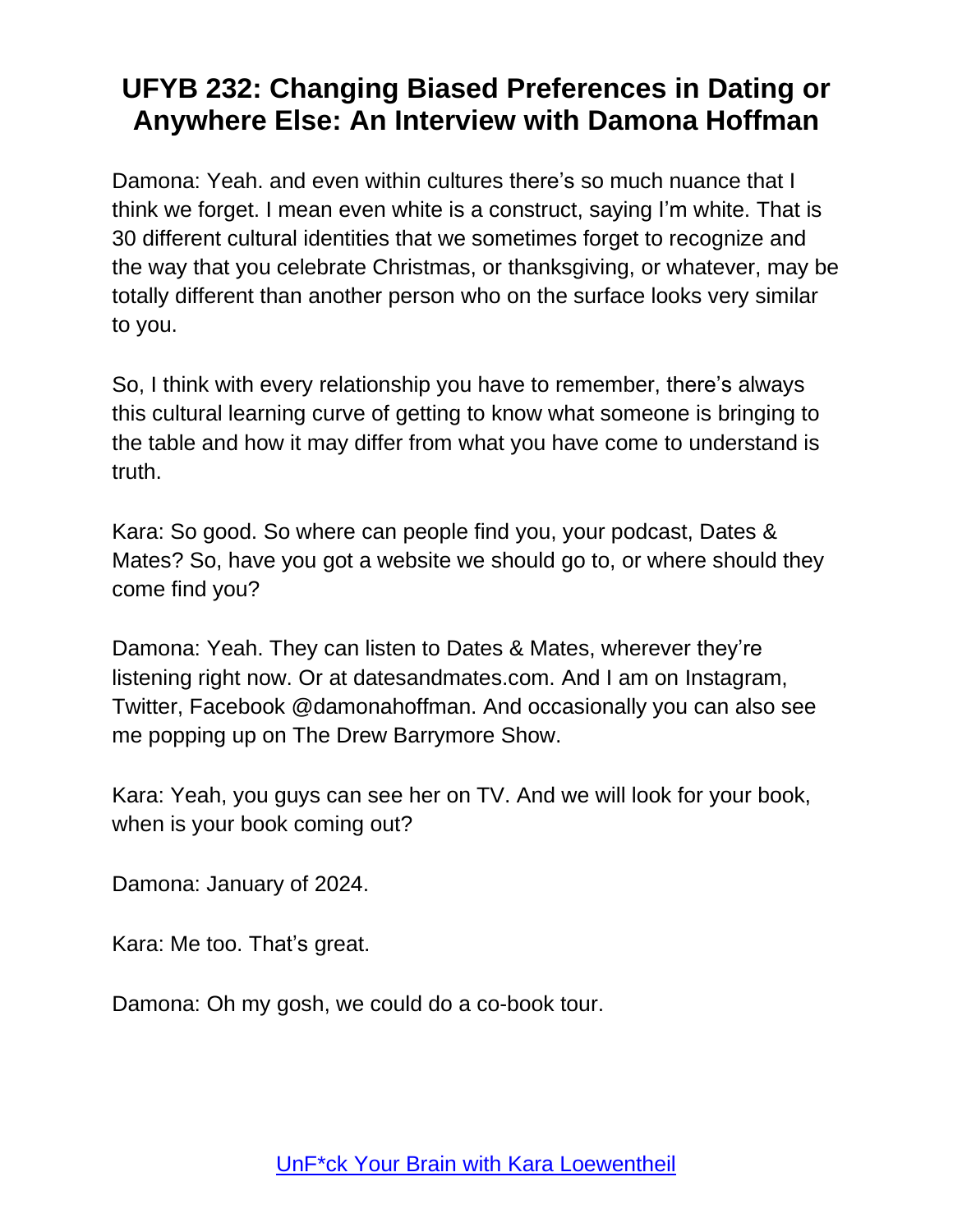Kara: We should have some kind of like, have you written your book yet? Have you written your book yet? Check in. Yeah, mine's winter, spring 2024.

Damona: I am still working on it. But we've touched on a lot of the things that I'll be talking about in the book. And I was actually just writing about the purpose of relationships so I was curious to know what you thought.

Kara: There you go.

Damona: But yeah, it's a labor of love, no pun totally intended.

Kara: I just saw this Julia Fox interview where she was asked about her book and she said, she goes, "Well, it's a masterpiece if I do say so myself." And then the interviewer was like, "Is it a memoire, what is it, fiction, non-fiction, memoire?" And she goes, "I guess first it was a memoire, yeah, but now it's just kind of like my first book." I was like, "This is how I'm going to start answering difficult questions."

Damona: No, because let me tell you something. She's not writing that book, is what it is. She has a ghostwriter. I'm actually writing this book myself.

Kara: Me too. But now, I'm just going to constantly, whenever people contact me to ask how the book is going I'm just like, depending on my mood I'm either going to be like, "It's a masterpiece if I do say so myself." Or I'm going to be like, "It's like a book." Just that's it. Those are the only two answers people are getting from now on.

Damona: I am sure it will be a masterpiece. I look forward to seeing you in 2024, if we can get out of these little boxes that we're in and actually see each other face-to-face.